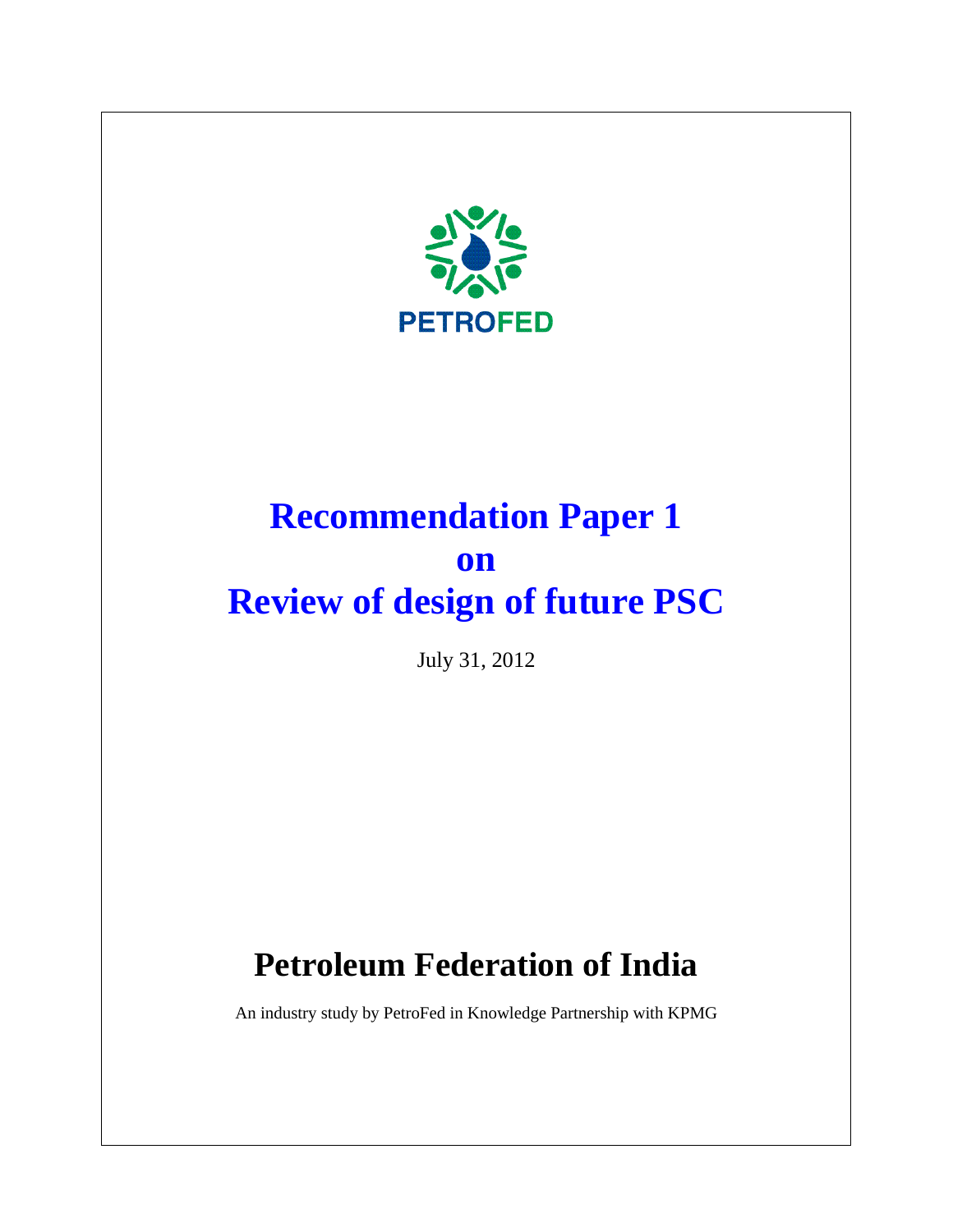# **Contents**

|                | <b>General Comments</b>                        |    |
|----------------|------------------------------------------------|----|
| 2              | Alternative contracting models                 | 3  |
| 3              | Review of existing PSC                         | 6  |
| $\overline{4}$ | Managing the contract implementation of PSCs   | 10 |
| 5              | Audit of GoI share of profit petroleum         | 16 |
| 6              | <b>Natural Gas</b>                             | 18 |
| 7              | Other issues relating to PSCs                  | 21 |
| 8              | Contracting issues relating to CBM & Shale Gas | 34 |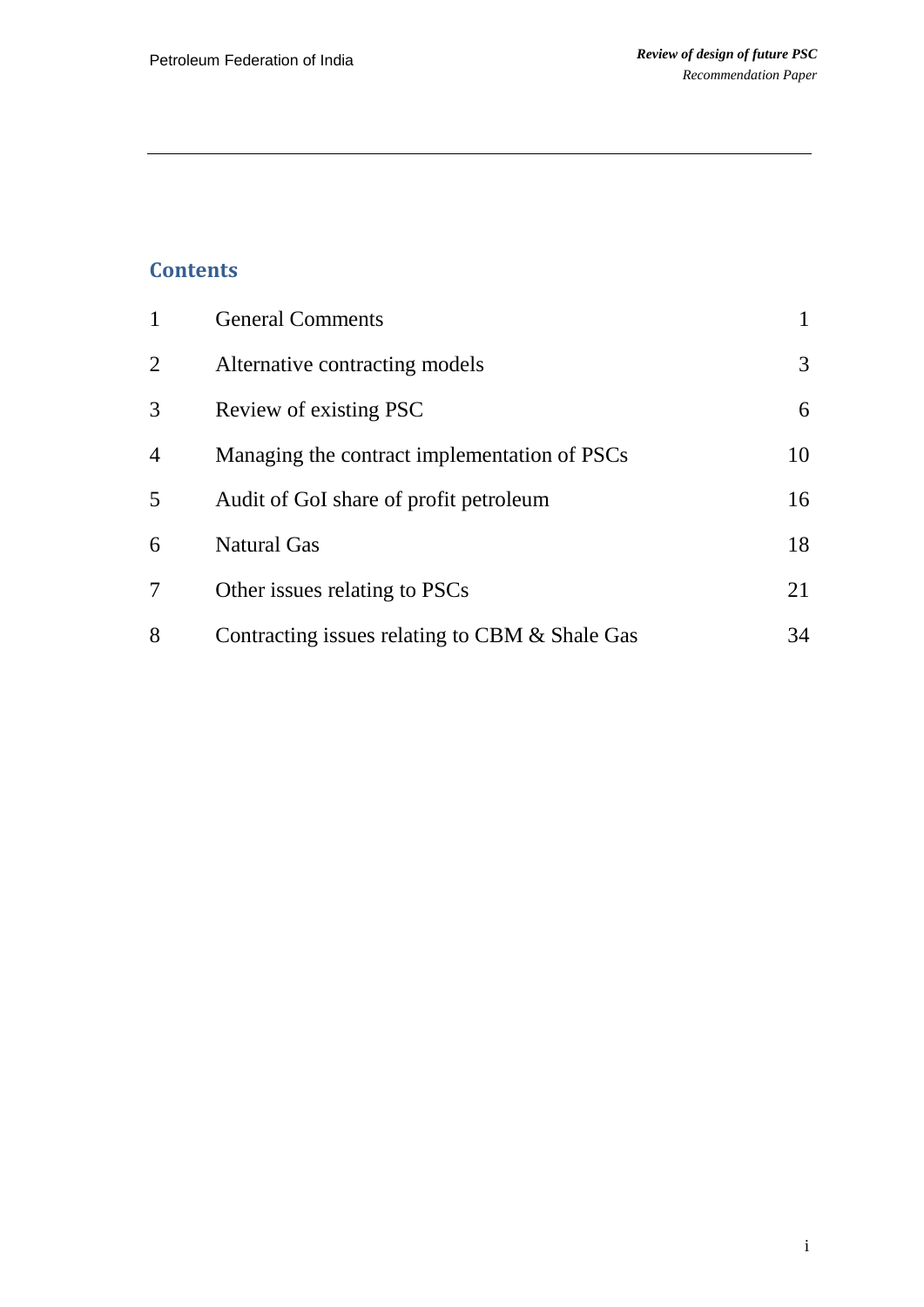### **1 General Comments**

<span id="page-2-0"></span>The main purpose of a legislative framework is to provide the basic context for, and the rules governing, petroleum operations in the host country; to regulate them as they are carried out by domestic, foreign and international enterprises; and to define the principal administrative, economic, and fiscal guidelines for investment activity in the sector.

Petroleum law is complemented by enabling regulations and one or several variants of a model contract. The framework gives both the host country and oil companies/investors a clear legal and contractual context in which to negotiate mutually advantageous exploration and production arrangements that develop the hosts state"s petroleum resources.

The tax aspects of the framework may be detailed in the petroleum law or in a separate petroleum revenue code, either of which would complete the legislative package.

The three essential elements of the framework viz. petroleum law, regulations and model contracts are related to each other<sup>1</sup>.

The Exploration and Production (E&P) business is a high risk high cost business with innumerable uncertainties that occur during evaluation of the projected output from the field and planning of the development. Almost invariably, all PSCs have cases where contractors have submitted revised development plans for additional capital expenditure activities. During the implementation of NELP, several contractual & fiscal aspects have been litigated. Following are key strategic challenges for the industry:

- Exploration not permitted in producing acreage
- No policy on PSC extension
- Distinction between policymaker and implementer blurred
- Sub optimal functioning of Management Committee (MC)
- Inordinate delays in decision-making process due to post facto review of business decisions
- No resolution on numerous exploration blocks under force majeure

 $\overline{a}$ <sup>1</sup> World Bank Policy Research Paper 1420, Legislative framework used to foster petroleum development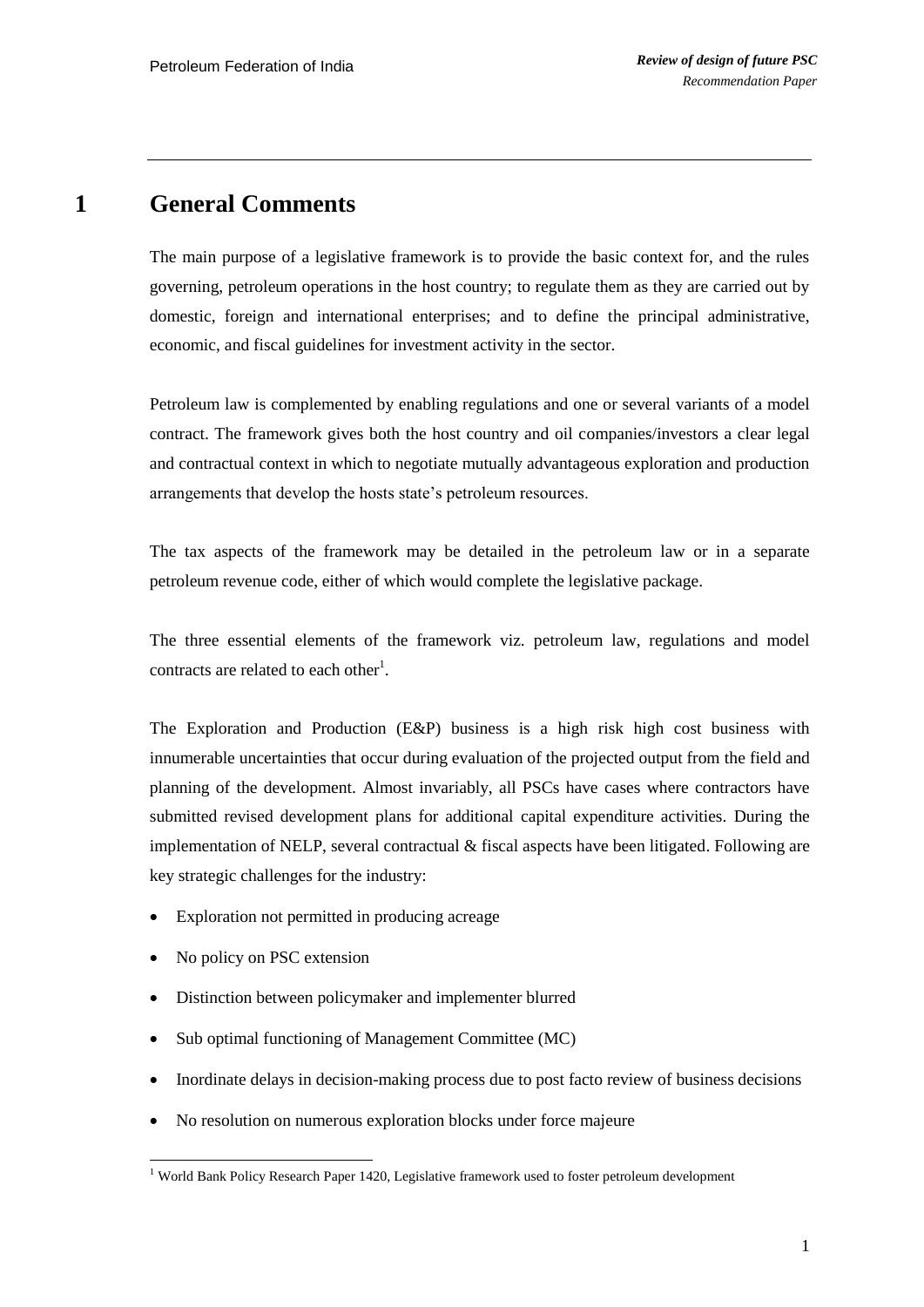• Pricing and Marketing freedom for gas

According to the Contractor (PSC participant), additional cost is considered a logical way to sustain or increase production volumes and hence recoverable from revenues. But as per Government of India (GoI) such cost is a part of the original plan and subject to initial cost recovery limits. Most critical aspect of PSC relates to cost recovery i.e., the extent of cost recoverable by the operator from revenue generated in the oil and gas field. Another area of dispute is the Investment Multiple (IM). IM determines the profit sharing between the Government and the Contractor.

There are three critical issues that have caused disputes between the two parties viz. Cost Recovery Limit (CRL), Establishment of limits and change scenarios, and additional development cost.

Every PSC defines the limit for the contractor to spend and recover costs from petroleum revenues. This limit excludes certain specific cost categories and cost escalation scenarios. Thus private contractors argue that CRL has not been clearly defined which leads to a dispute.

There is an immediate need to clearly define the recoverable and non-recoverable costs in the PSC. Establishment of limits and change scenarios need to be more deftly clarified in the PSC.

Further, post signing the PSC, changes including retrospective amendments/clarifications made in the Income Tax Act had a significant impact on the taxability of PSC participants. Further, new tax viz. service tax was introduced which was non-existent at the time of NELP. Accordingly, whereas specific provisions in PSC exist for customs, cess, etc., service tax remains excluded.

In the following sections, Article by Article comments are provided for consideration of the Committee.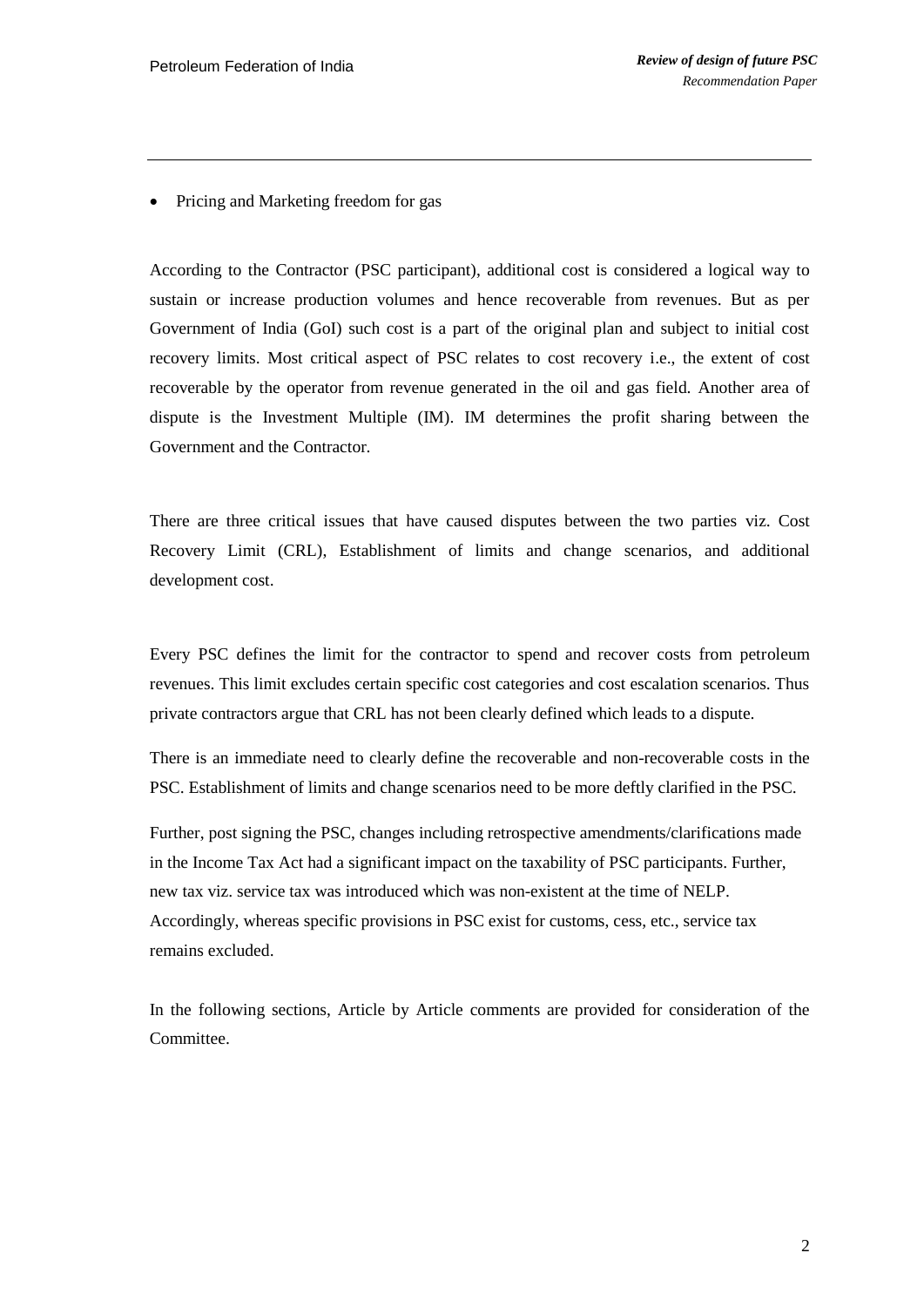### **2 Alternative contracting models**

<span id="page-4-0"></span>The objective is to explore alternative contacting models with a view to minimizing the monitoring of expenditure without comprising on the hydrocarbons output across time and on the Government's take.

By its very nature, tax/ royalty regime requires lesser administration as compared to PSCs. However, experience has shown that tax/royalty regime will not be a panacea for all the current governance problems of PSCs:

- Does not get rid of extensive monitoring
- Does not create incentives to maximise recovery
- Does not incentivise exploration in basins with lower prospectivity or frontier basins

Tax/ Royalty regime makes exploration more risky in low prospectivity like the Ganga basin and high risk basins like deepwater. For a country like India, given the low prospectivity and the risk profile, PSC is more suitable. Only in 44 percent of the sedimentary basinal area, exploration has been initiated. Given the current stage of our exploration cycle PSC regime is more appropriate for India. High risk areas like Brazil deepwater, China and other countries have adopted PSC.

Moreover, migration of current PSCs to a Tax/Royalty regime would be a significant challenge given that:

- Each contract was bid competitively and has its own unique structure
- Negotiation process might have perceived lack of transparency and could be challenged later
- Contract sanctity gets violated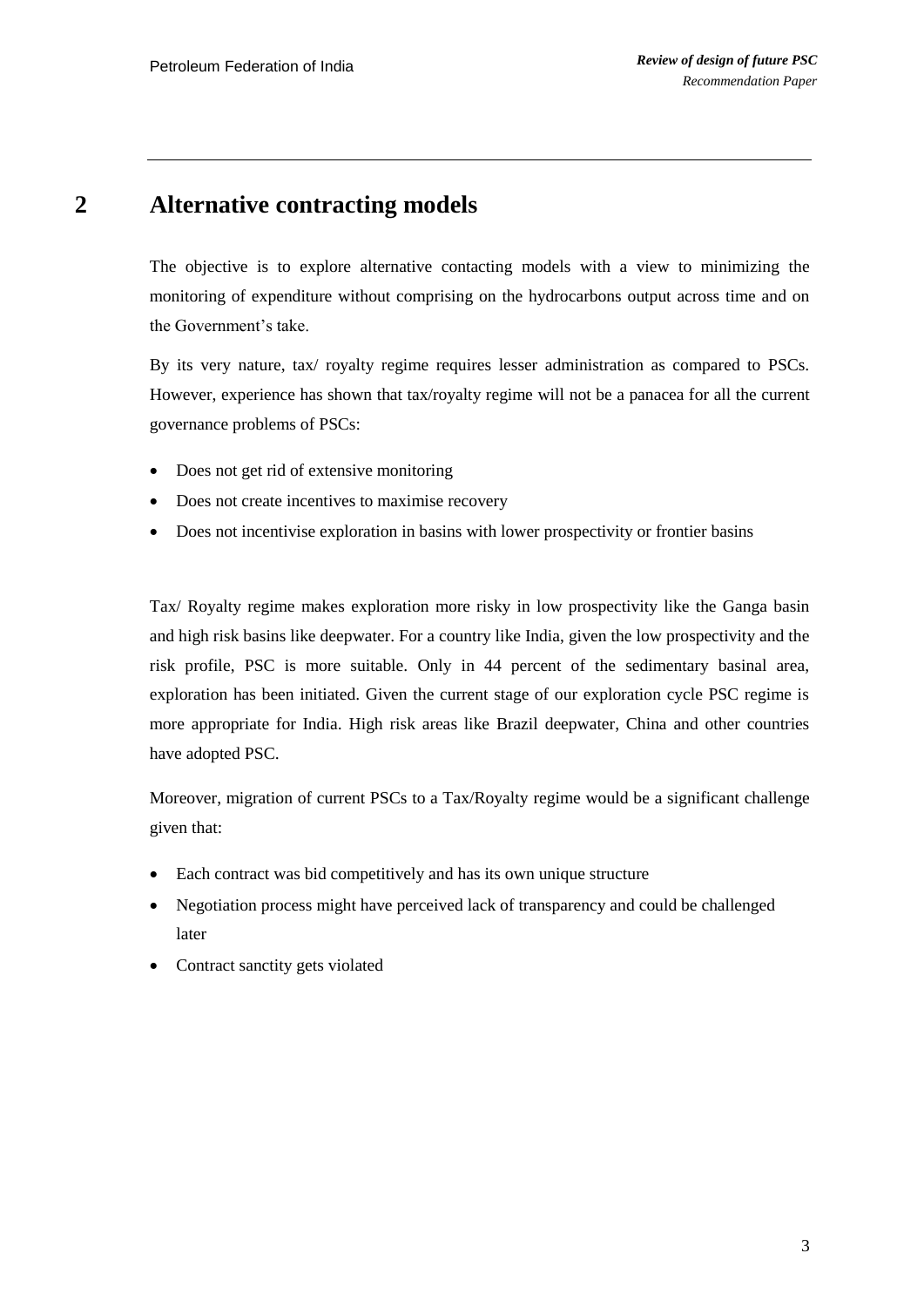#### **2.1 Alternative contracting models**

- Continue with current contracting regime (PSCs) and ensure adherence to the objectives of the original PSCs
- In line with stated objectives of NELP and Hydrocarbon Vision 2025, the focus of all stakeholders should be to find more oil and accelerating development of existing discoveries. Exploration should be encouraged throughout the field life of existing acreage. It is to be noted that nowhere in the world exploration is disallowed after an initial period. Exploration costs should be approved for recovery based on international benchmarks and reasonableness
- Budget approvals for development costs should be considered at a project level for the entire life cycle of the field / block as per approved FDP. Production costs can be considered during annual work programme and budget
- If the technical changes proposed by the Operator are within the prognosed FDP cost, then these changes should not require MC approval
- Approval limits specific to procurement contracts should be indexed to oil price and inflation. (As an example, USD 500,000 fixed in 1995 has little relevance for a contract executed in 2012)
- Keeping with the spirit of the Preamble of the PSC, the focus should be on improving the governance and management of the PSC provisions with a progressive and forward-looking interpretation rather than regressive interpretation. This will result in greater and additional positive results within the existing PSC framework. More work is needed to better understand the impact of fiscal regimes
- PSC should be a simple contract, in which only the percentage of profit sharing between Government and Contractor is to be mentioned. If the production reaches a threshold value (windfall), then an additional percentage of profit petroleum over and above the predetermined percentage (or value) should be given to the Government. There should not be any separate cost recovery formula and the contractor will recover total cost (Exploration, Development & Production cost) from its percentage share of profit. This will ensure minimum monitoring on the contractors various expenditure by DGH/MoPNG and avoid disputes related to investment made without compromising on the hydrocarbons output.
- India is a country with limited hydrocarbon prospectivity and not a mature E&P industry environment, PSC seems to be the appropriate method of contracting for now. Although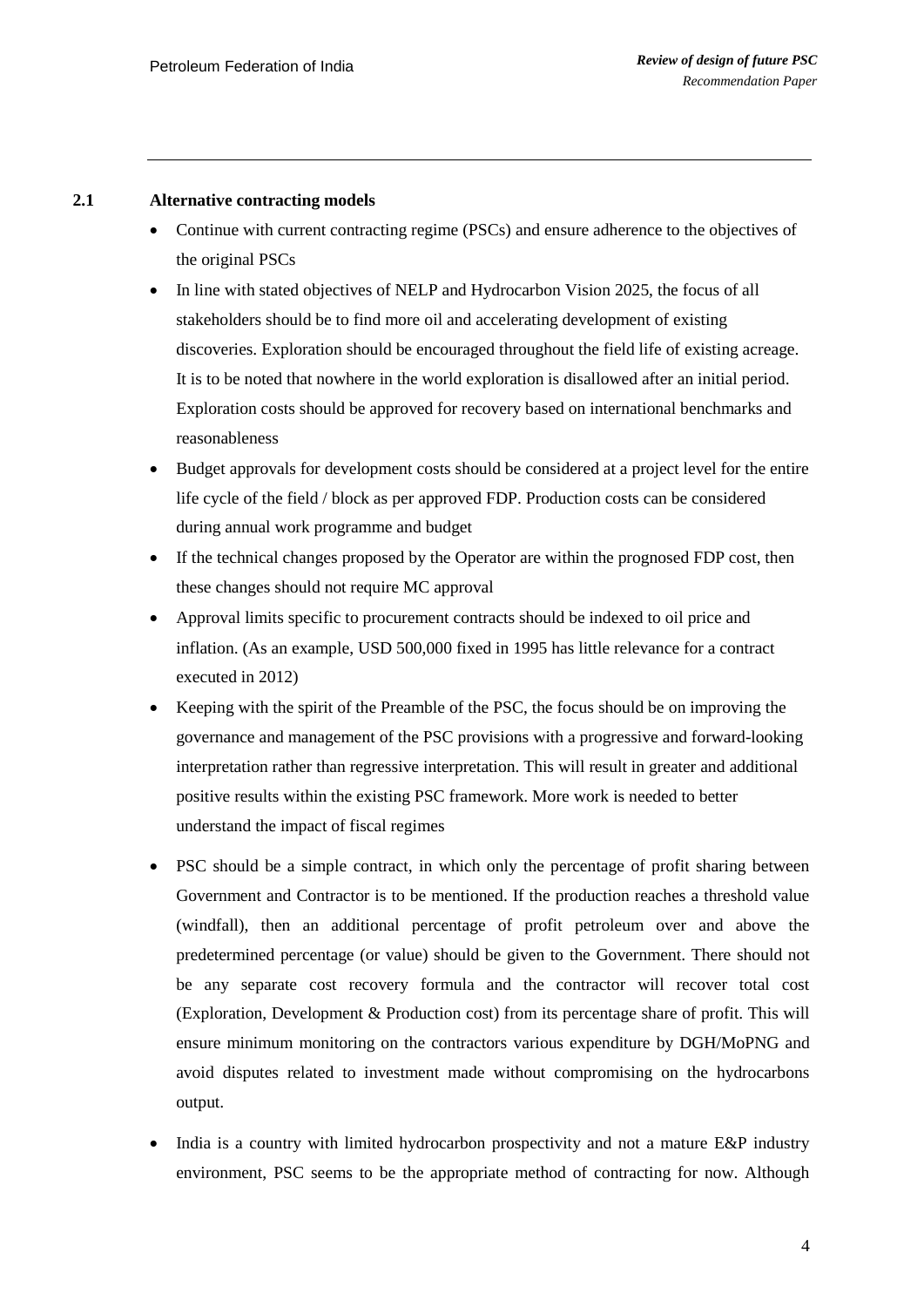alternate methods of contracting are in place in other countries like Concessionary Systems, Service Contracts etc., these can be successful if we have proven hydrocarbon province and high rate of success in finding hydrocarbons, which seems to be case where the similar contracts are in place.

- The existing PSC model provides for recovery of cost to the E&P companies for the expenditure incurred in exploration and development prior to sharing of profit petroleum with GoI, which is an essential parameter to develop the industry and bring in investment for the sector.
- The present system of PSC may be continued with modifications as proposed elsewhere in this document. Some major changes proposed are as follows:
	- The bid evaluation should be based on the amount (which would be biddable) that the consortium will spend on exploration activity and not on physical work program. The physical work program should only be indicative. This will give flexibility in selecting an effective exploration program and letting the contractor select the optimum balance between the seismic surveys and drilling of wells. Alternately, work program should be convertible with one another (through a pre-determined formula).

### **Divergent view**

 There should not be any cost recovery. This would do away with the requirement of Government approval of costs, and budgets and thus would lead to minimal interface in terms of audit, etc. The contractor would also try to optimize costs.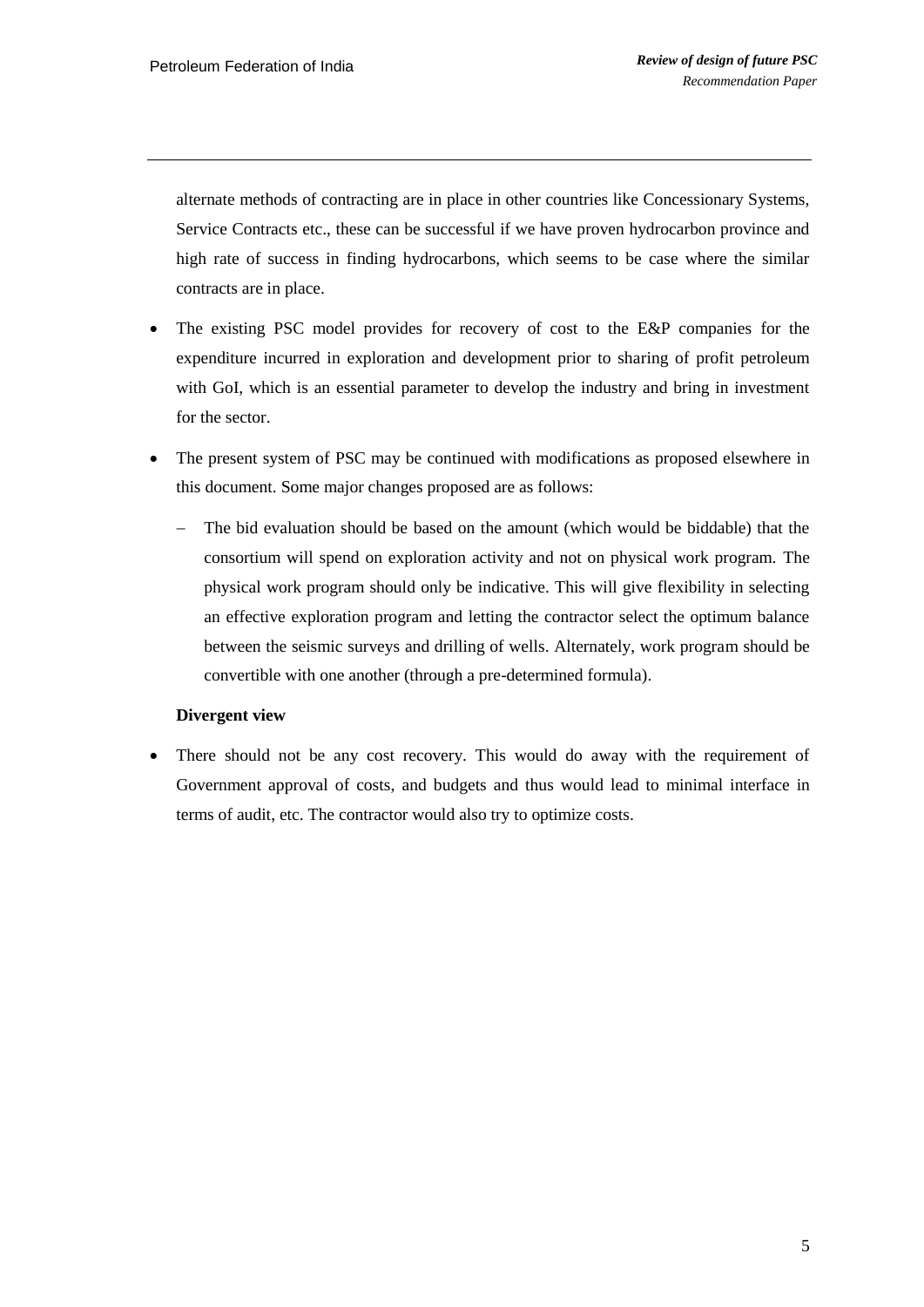# <span id="page-7-0"></span>**3 Review of existing PSC**

### **3.1 Recovery of cost petroleum & production sharing mechanism (Refer Article 15 & Article 16 of MPSC)**

- The cost recovery percentage should be fixed instead of biddable item so as to attract serious E&P companies and avoid irrational bidding.
- While awarding the Type-S blocks (<200 Sq Km area) under NELP-IX Round, the Government modified Article 15.13 of the MPSC to state:

*"The Contractor acknowledges that the cost estimates for Minimum Work Programme are the realistic estimate of the expenditure. Under Article 15 herein read with Section 3 of the Accounting Procedure, the Contractor shall be allowed such recovery of the Exploration Costs on the basis of the cost estimates given by the Contractor in the bid documents towards the Minimum Work Programme in the Initial Exploration Period or the actual cost incurred in the Contract Area, whichever is lower……"*

- In the above context, it is suggested that Type S blocks should not be treated differently with regards to cost recovery of the amount spent on Minimum Work Programme (MWP). The Article 15.13, as applicable in case of other blocks, should be retained particularly due to the following reasons:
	- The cost estimates indicated in the bid documents are based on the market conditions prevailing at that point of time. As there is a substantial time interval between submission of the bid and the actual work, these conditions are liable to change significantly, particularly in the highly volatile E&P sector. It is practically not possible to accurately predict the actual costs that may be incurred in seismic and drilling operations during Initial Exploration Period of 4 years. Therefore, the provision applicable in case of other blocks, which take care of the above eventualities, is quite logical and just.
	- The retention of provisions of Article 15.13 applicable in case of other blocks would also take care of additional expenditure that may have to be incurred on drilling of substitute well(s), in case the depth/geological objective is not achieved in some well(s) for any reason.
	- The existing provision for Type S blocks is a significant departure from reality and would expose the Contractor to circumstances totally beyond its control.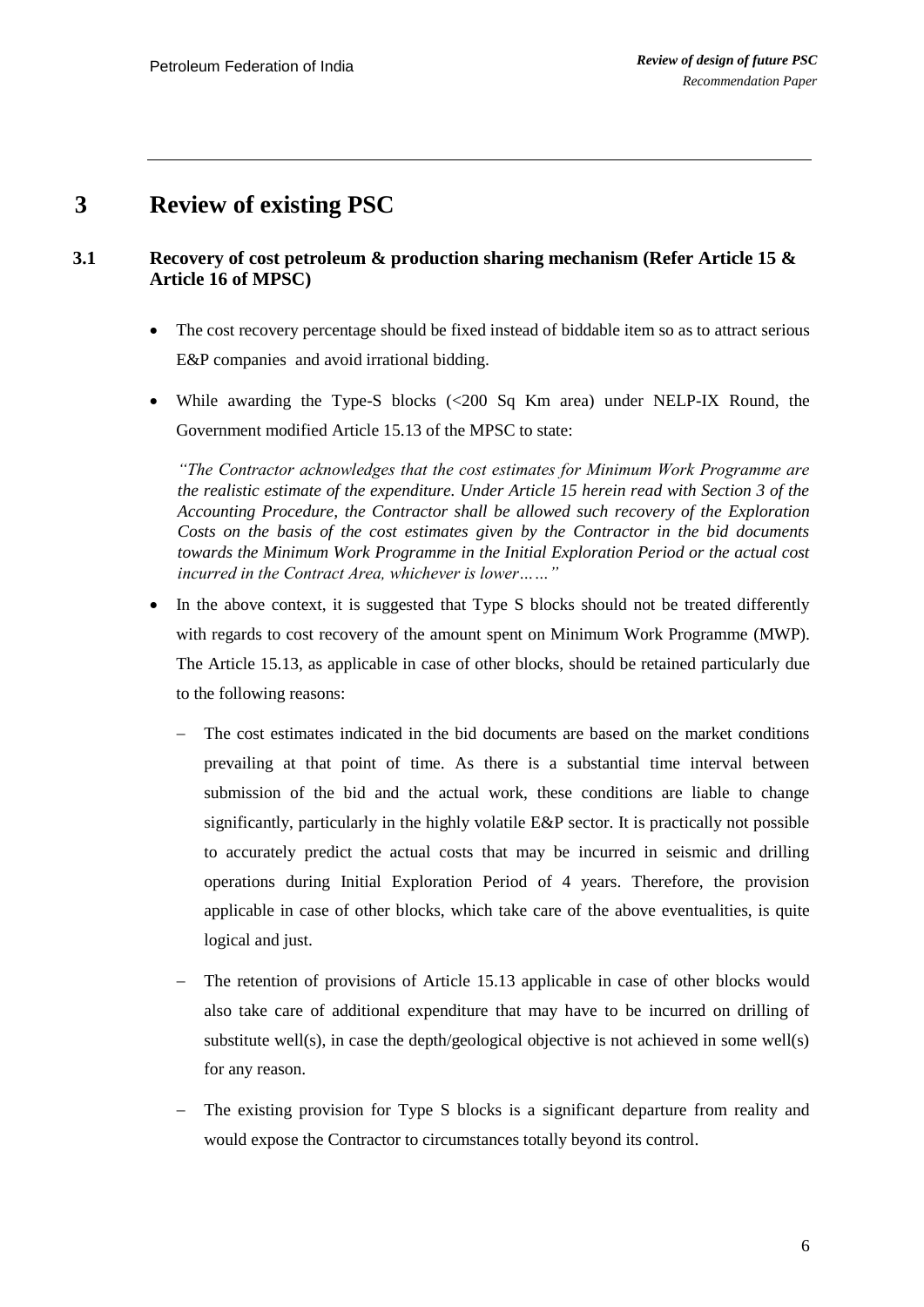- In any case, the onus lies on the Contractor to prove to the Management Committee's satisfaction that the excess costs incurred are bona fide and have been incurred due to change in circumstances, beyond the Contractor"s control, after coming into effect of the Contract.
- It is recommended to replace the profit sharing mechanism (linked to IM) prevalent in the current PSC structure with a royalty formula (based on either quantity or ad valorem) with a sliding scale linked to different slabs of production of hydrocarbons, for harmonizing the financial interest of both Government and the private contractors. However, this situation would lead to a considerable reduction in power/control vested to the MC.
- Exploration costs can be approved for recovery based on benchmarks and reasonableness. Budget approvals for development costs should be considered at a project level for the entire life cycle of the field / block as per approved Field Development Plan (FDP). Production costs can be considered during annual work programme and budget
- GoI audits should be limited to accounting records (as specified in the PSC). The audit should not challenge the cost recovery against development plans / annual budget funds approved by the MC as long as these costs are within the approved budget funds
- All parties should strictly adhere to timelines. Penal provisions for Contractor and / or GoI for delays in execution and / or approvals should be clearly specified in advance. Retrospective penalty should be avoided
- Single tier approval mechanism for work programme, budget and costs could be adopted. Cash calls should be cleared based on WP&B OCR. WP&B should be considered deemed approved if record notes / MCR is not signed within a month of holding the Budget MCM
- If the technical changes proposed by the Operator are within the FDP cost, then these changes should not require MC approval. The changes should be resolved between the partners by signing an OCR
- Annual benchmarking exercise can be carried out through a third party agency to establish reasonable costs in the current international environment
- Approval limits specific to procurement contracts can be indexed with oil price and inflation. (As an example, USD 500,000 fixed in 1995 has little relevance for a contract executed in 2012)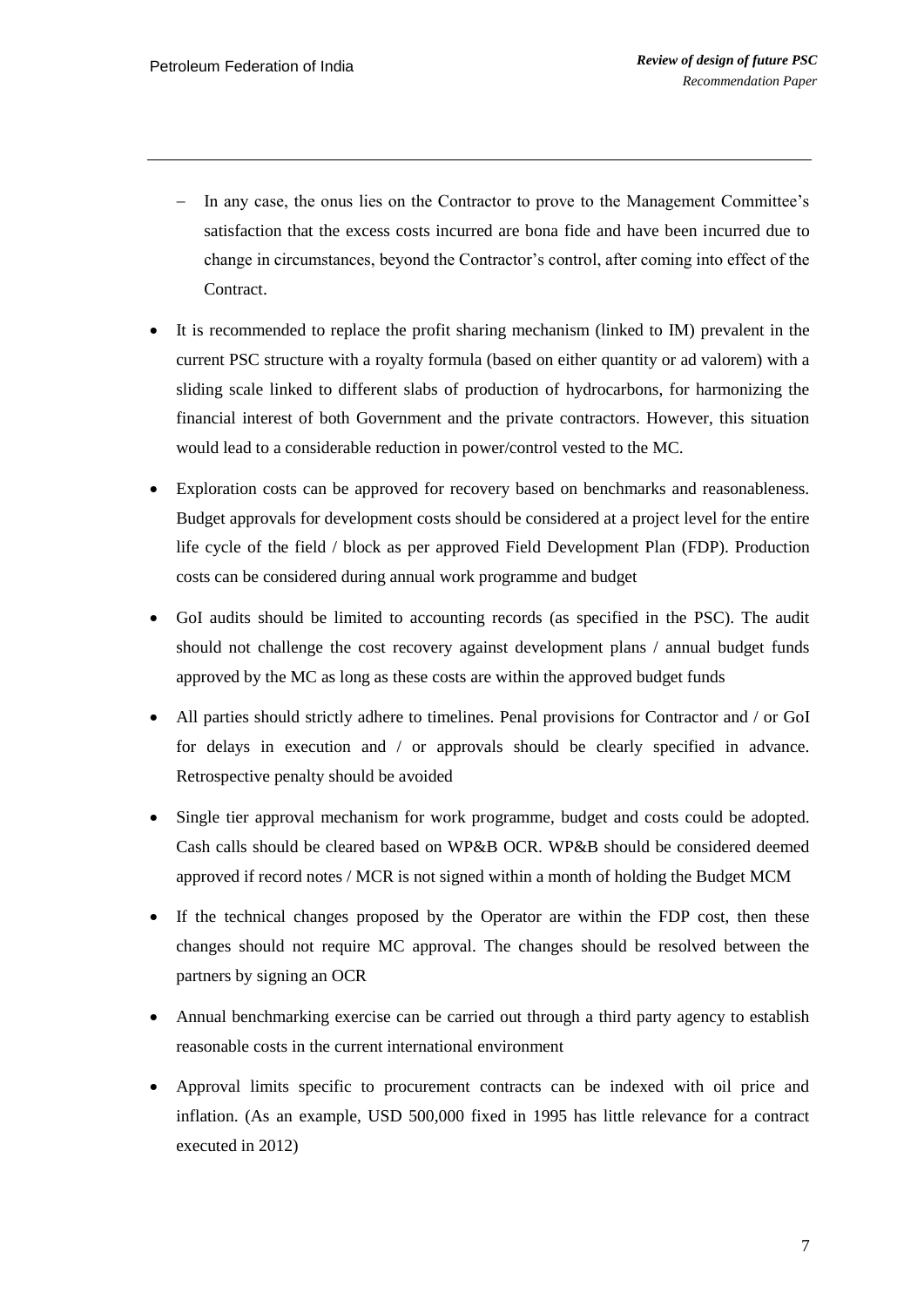- There should be uniformity in budget and cost reporting to ensure alignment with the approved activities
- The cost recovery for "S" Type blocks as per PSC Article 15.13 should be in line with the "Shallow" & "Deepwater" blocks. The cost recovery should be based on the actual expenditure incurred and approved by MC, since cost escalation due to delay in signing PSC, obtaining approvals from various Government. agencies, increase in rate for various services etc. are beyond the control of Contractor.
- Moreover, if commercial production falls and Contractor is not able to recover the Cost Petroleum, they should be allowed to recover the balance Cost Petroleum from other producing Block.
- Recovery of Cost Petroleum:
	- Recovery of cost petroleum is an integral part of the production sharing contract and essential to attract investments in to the sector given the amount risk and uncertainty involved at every stage of operation.
- Production Sharing:
	- The existing production sharing contract provides for sharing of profit petroleum based on Pre-tax investment multiple which is prevalent in many countries besides India. This enables the contractor to share the profit depending upon the level of revenue it has generated from the block.
	- There are also other methods of production sharing between contractor and Government which are based on level of production achieved in terms of barrels per day for Oil and MMSCMD for Gas, which is also prevalent in many countries. However, this system seems to have some limitation in terms of arriving profit split in case the block produces both Oil & Gas and thereby need for bifurcation of cost between Oil & Gas, which could be arbitrary and may give rise to conflict.
	- As no option can be 100% foolproof, the more recent one can be tried out i.e., profit sharing based on production levels achieved from the block.
	- In many countries the profit split percentages are pre-fixed by the government and are not subject to bidding whereas in India this is one of the bidding parameters. This gives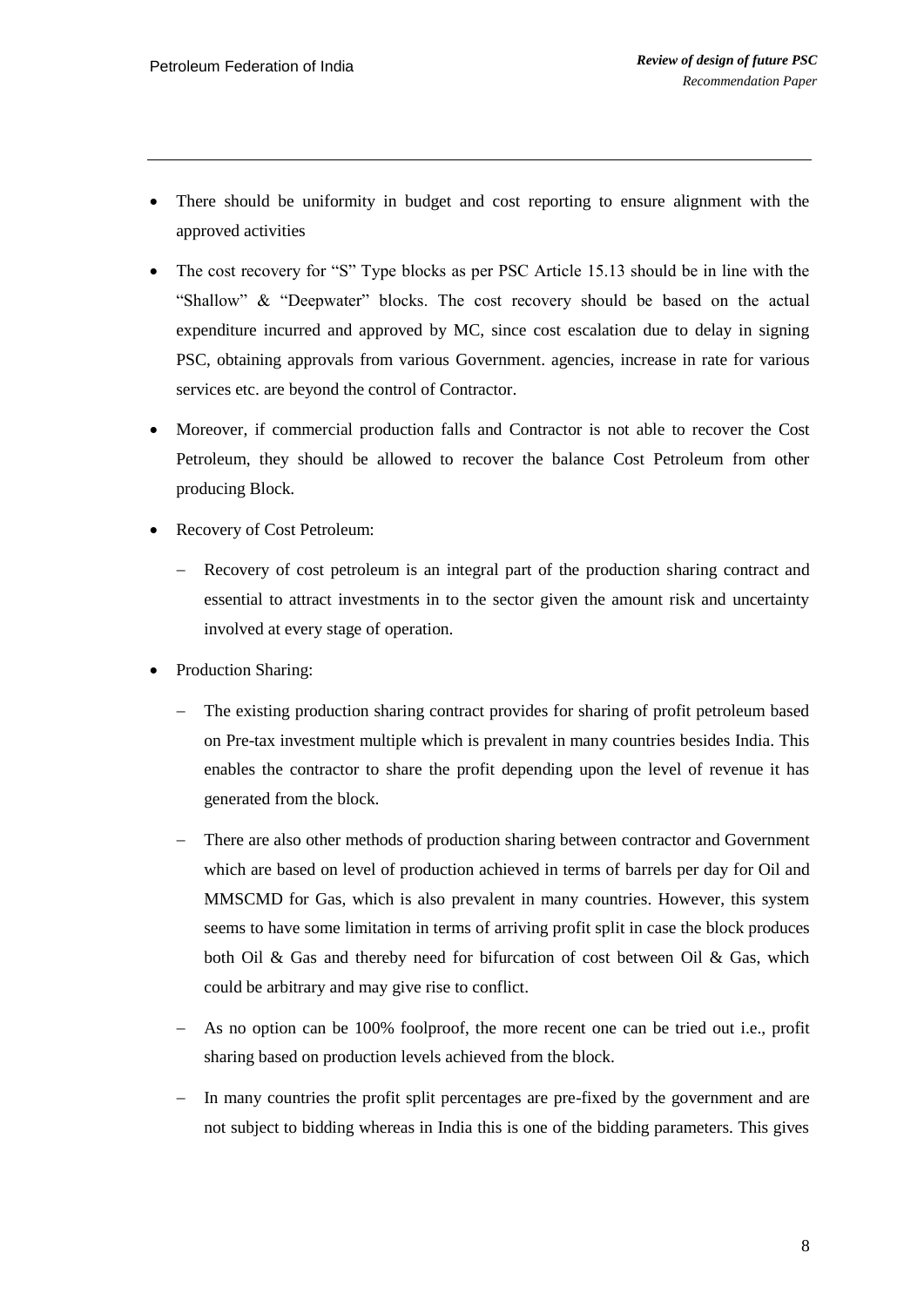rise to irrational bidding by participating companies in the bidding round, which can be avoided by having a pre-fixed profit split percentages for a particular category of blocks.

#### **Divergent view**

- There should not be any cost recovery. This would do away with the requirement of Government approval of costs, budget and thus minimal interface in terms of audit etc. The contractor would also try to optimize costs.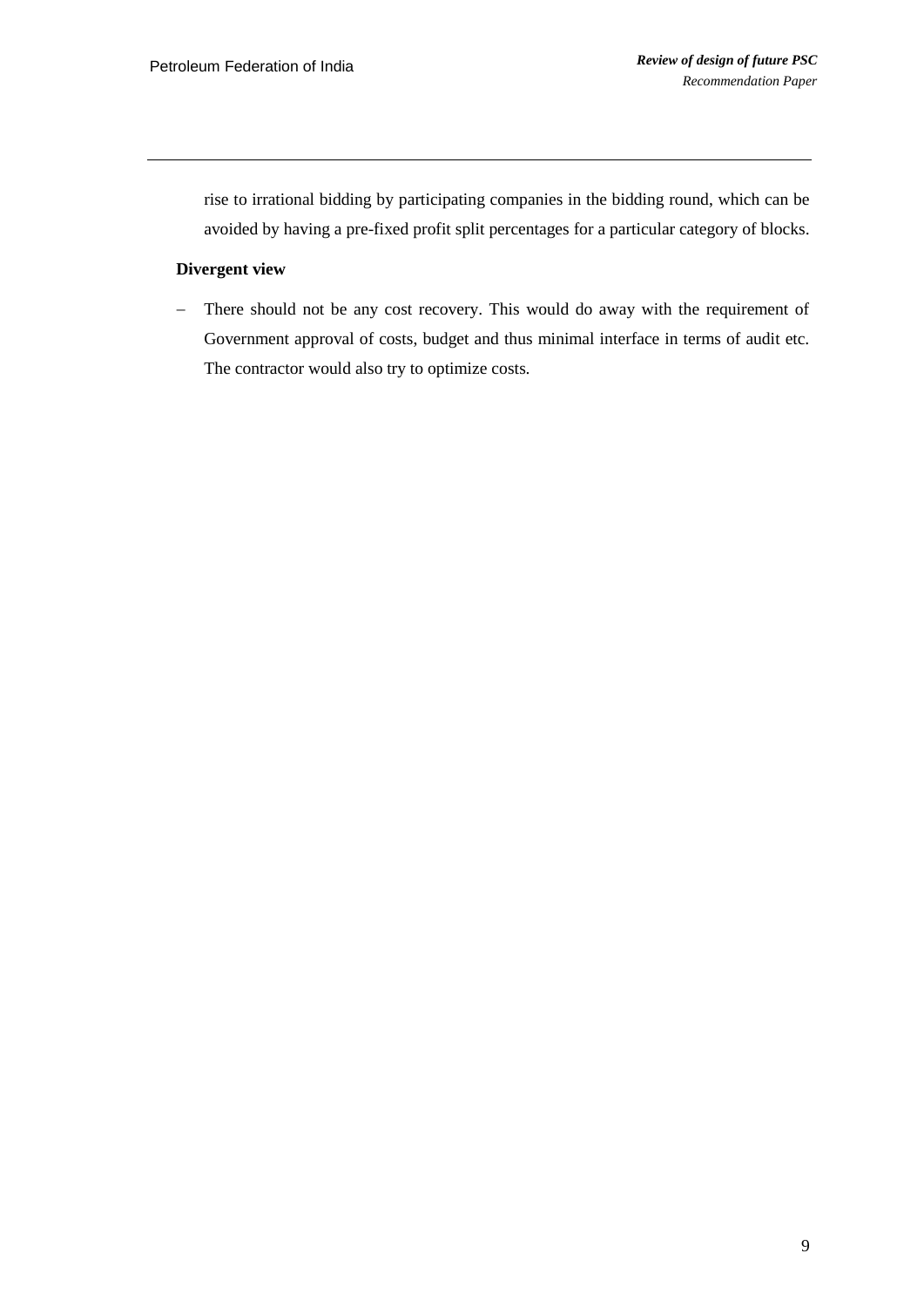## <span id="page-11-0"></span>**4 Managing the contract implementation of PSCs**

### **4.1 Suitable mechanism for the contract management (Refer Article 6 of MPSC on Management Committee)**

The objective is to explore suitable mechanism for the contract management of PSCs which is being handled at present by the Regulator/Government nominee appointed to the Managing Committee.

PSC regime is contractual by nature. GOI"s stated contractual objective as stated in the preamble of PSC is "that the Petroleum resources which may exist in India be discovered and exploited with utmost expedition in overall interest of India". The contractors are contractually obligated under the PSC to work diligently, expeditiously, efficiently and in a safe and workman-like manner. With this background, Operators are chosen carefully and should be treated as first among equals to meet the PSC objectives. The Operator should be given all required flexibility to decide the best technical work program and budget for the acreage under the guidance of the Operating Committee (OC). It must be recognized that each acreage / block is unique from the geological and prospectivity perspective.

The MC should be focussed on taking decisions of a more strategic nature - maximising production with optimal investment. Over the past few years, however, the overlap between MC and OC has significantly increased with MC taking over all decisions previously delegated to OC.

Internationally accepted best practices are at variance to our existing MC governance. For example, in Norway, changes in minimum work programme are allowed with approval from the regulator. Similarly, fresh exploration in brown field production is allowed and more importantly, review of declaration of commerciality by MC is not required.

The approach should be to adhere to well-laid out norms under each of the PSC. For example, in case of delay in decisions, deemed approval should be enforced, as provided for in the PSCs.

### **Recommendations**

 Matters requiring MC review and attention should be reviewed. MC should leave operational decisions to the Operator and the Operating Committee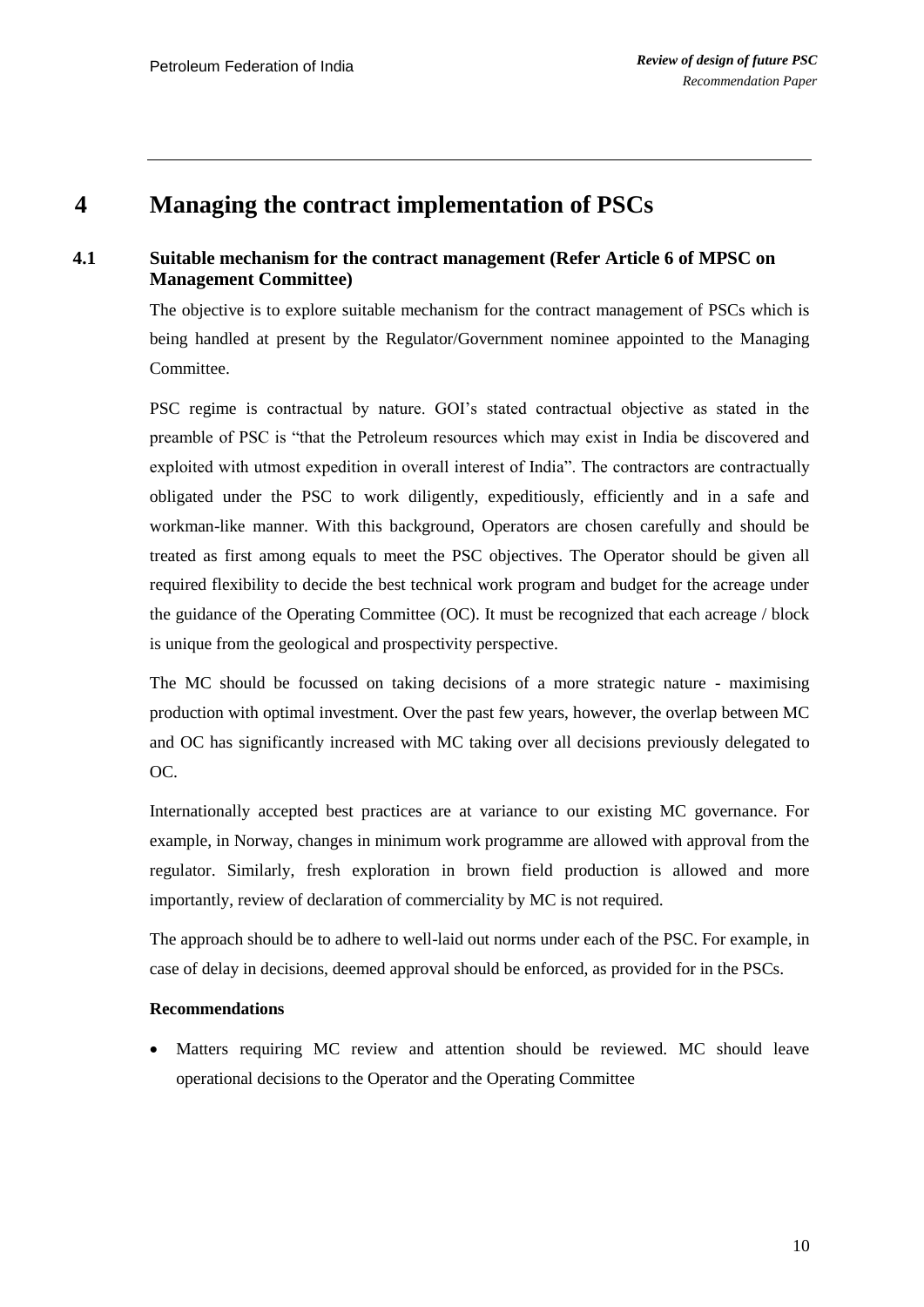- Align process with international practices by reducing number of approvals and reviews before FDP and enforce deemed approval provisions. Fix accountability of timeliness of these with MC Chairman and make performance transparent
- MC should function like a board of the company. A calendar should be decided in advance for all the MC meetings for the year; much like a board meeting calendar. The Chairman of the MC should have increased accountability
- The WP&B for a particular financial year should be reviewed or approved (as the case may be) by the MC before the initiation of the financial year
- MC approvals should be required only for FDP and non-exploration related WP&B
- Minutes of MC meetings should be agreed and signed by all members of MC before close of the meeting
- In the interest of decision making process of the MC meetings, all the members of MC should have requisite authority. When MC"s decisions are required to be unanimous under the provisions of the PSC, no qualifying remarks should be added by any MC member
- Time frame within which MC needs to convene the meeting from the date of recommendation by OC should be fixed.
- Necessary modification in clause 6.5 may be made , to make the MC approving authority instead of reviewing with respect to matters mentioned in article 6.5 (a-f) so as to bring certainty at the time of cost recovery.
- There should be a clear cut policy to protect the interests of the Contractor if any operational constraints are imposed by any department/agency of the concerned State/Central Government, after the block is awarded, as being experienced by some of the Contractors in case of environmentally sensitive areas like desert national park, wildlife sanctuary, etc. falling inside their blocks
- All approval processes from Government or Ministry of Petroleum & Natural gas (MoP&NG) should be within a stipulated time frame for the following activities:
	- Grant of Petroleum Exploration License (PEL) by State Governments for on land assets.
	- Any exemption/compensation on account of delay in grant of environmental clearance.
	- Claim for "Declaration of Force Majeure" on account of any unforeseen happening in their block activity.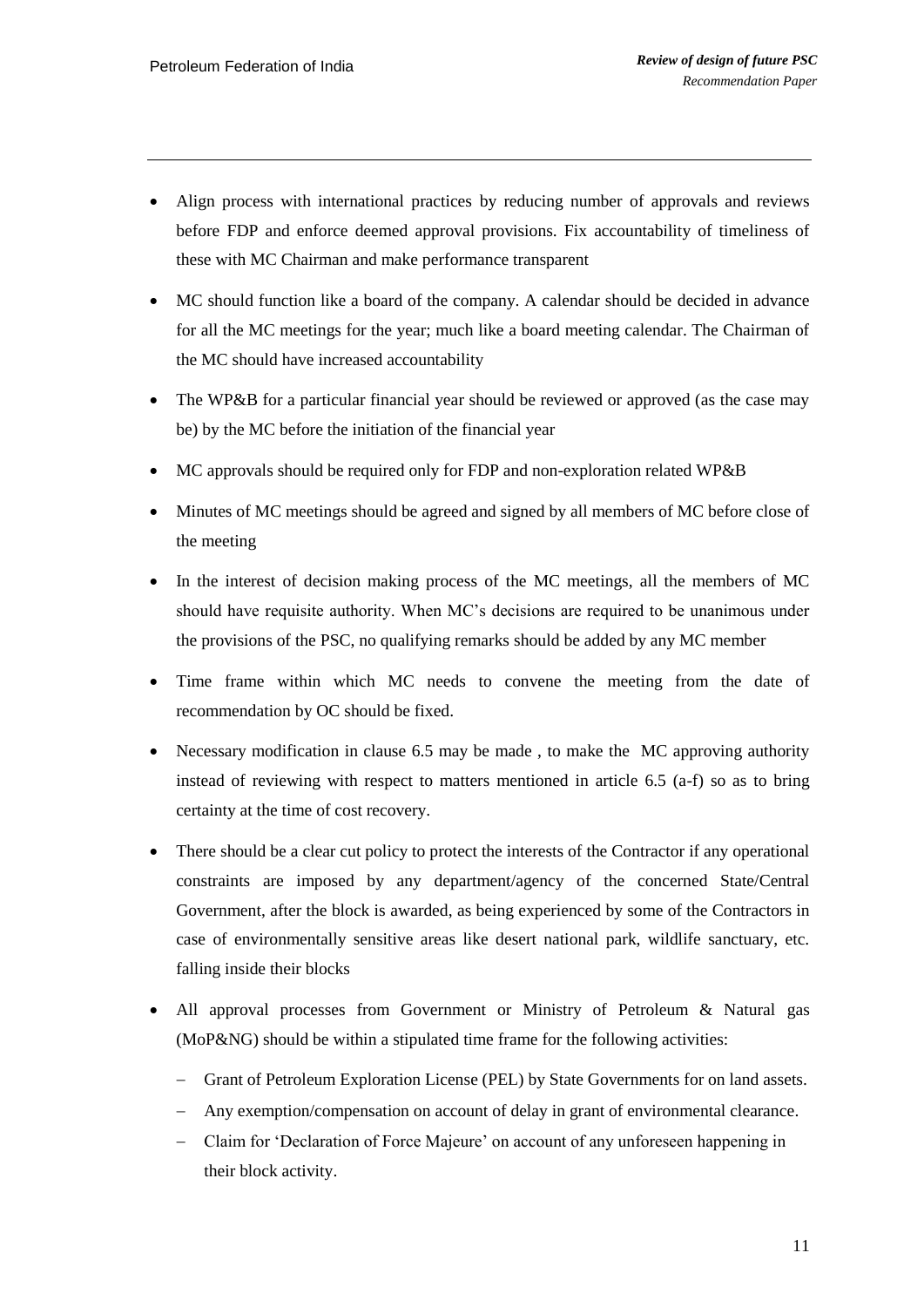- MC should play a more active and effective role in the discovery to delivery process. Greater discipline is imperative in the conduct of MC and its administration requires considerable improvement. The focus should be to ensure optimisation of JV / work programme performance
- MC should function like a board of the company. The Chairman of the MC should have increased accountability. A calendar should be decided in advance for all the MC meetings for the year; much like a board meeting calendar
- The WP&B for a particular financial year should be approved by the MC before the initiation of the financial year. This will lend significant clarity to the entire process
- MC should also facilitate the approval process in issues that are beyond its purview or remit
- Minutes of MC meetings should be agreed and signed by all members of MC before close of the meeting
- In the interest of decision making process of the MC meetings, it would be assumed that all the members of MC do have requisite authority to decide on the matters in the MC and commit their respective organizations for the same. When MC"s decisions are required to be unanimous under the provisions of the PSC, no qualifying remarks should be added by a MC member
- All parties should promptly fill the MC vacancies, as and when they occur, to ensure continuity in the MC functioning
- The notice period for MC meetings stated in the PSC"s is only meant for the convenience of the parties to the PSCs. Agreeing to convene MC meetings earlier does not constitute violation of PSC provisions. Necessity and / or purpose should be the guiding factor for convening the MC meetings
- Special care and attention is required for timely approval of work programs and budgets. This not only helps compliance with the provisions of the PSC but also helps in avoiding delays in the execution of work programs and consequences thereof
- Paucity of time on the part of MC members should not be allowed to come in the way of convening of MC meetings and conducting business therein
- In the interest of efficient conduct of MC meetings and for taking quality decisions it is incumbent upon all the members of MC to come well prepared for the MC meetings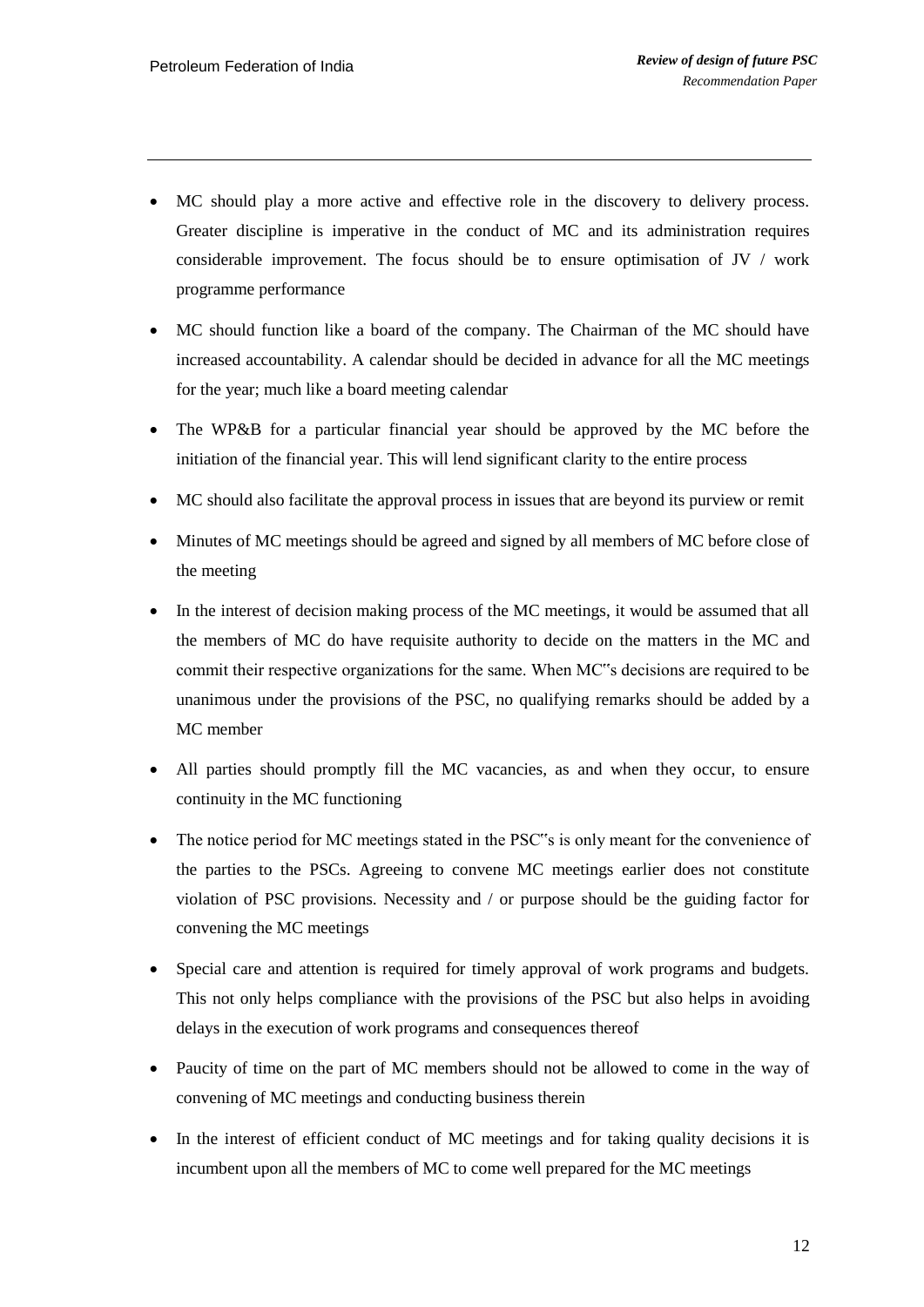- Members to the MC can be limited to DGH and Contractor parties. MoPNG being a policy maker should not be a member of the MC
- Management Committee under the Production sharing contract should act as facilitator for the operation of the Block and should act as an interface between the regulator / Ministry and the contractor. This would ensure faster development of the block.
- Management Committee should focus on the broad framework and advise the contractor on an overall / macro level and should not get involved in detailed operational matters. The contractor should be provided with operational freedom to decide and act on the operational issues. This is essential considering the fact that the contractor takes all the risks and uncertainties involved in the project be it financial / geological / market etc.
- The multidisciplinary team should ensure that the recommendations/reports etc. are submitted in a time bound manner. Functioning of this team should be faster and transparent and their opinion should be made available to concerned Contractors.
- In order to shorten the turnaround times of Management Committee decisions, deemed approval clauses should be made effective in areas such as approvals for FDP, commerciality approvals and budget expenditures.
- The functions of Management Committee to that of the regulator should be independent of each other.
- MC review should be in a time bound manner subsequent to submission of OC resolutions / approvals / requests of the Operator.

### **Role of DGH**

Regulator is a pre-requisite in a model where the governance structure and contracts are not in place. The PSC, however, has a very well defined contractual framework. The rights and obligations of all parties are well defined and articulated. The need is for empowered and competent administration of the existing contractual structure and not a regulator. DGH is well placed to act as an administrator of acreage under PSC regime.

Unfortunately, DGH today doesn"t have adequate access to technical expertise or budget or manpower. DGH is also not seen to be independent. For DGH to be effective it should be modelled on the lines of Securities and Exchange Board of India.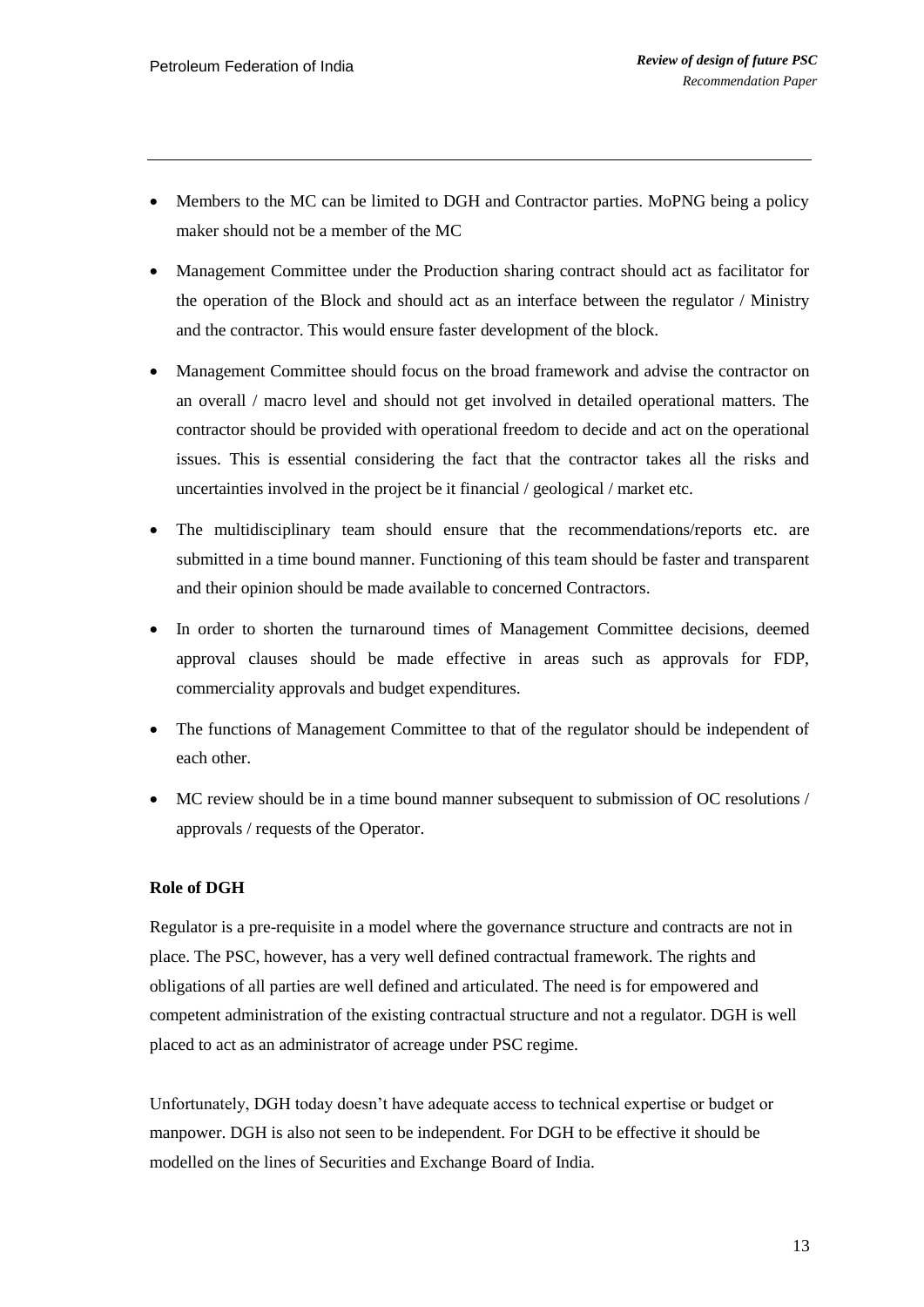International best practices support this view. For example, Norway has a high degree of transparency and a well-equipped regulator. The regulator is well staffed with permanent cadre. More importantly, most of the management staff has prior international exploration experience. Similarly, independent, empowered and competent regulators are a pre-requisite for contract administration. For example, Brazil has significantly strengthened hydrocarbon security through a robust regulatory framework and market linked pricing.

#### **Recommendations**

- There has to be clear distinct role of the policymaker and the regulator. There is a need to have an empowered independent regulator for Oil & Gas sector (same as IRDA or TRAI) and clear separation between the policy making entity (the Government) and policy implementing body (the Regulator)
- It is important to build the technical competence and leadership skills of the administrator. DGH is well placed to take up this role. DGH should act as the single point contact for the operators and obtain all clearances and approvals on behalf of the contractors. This could be modelled on lines of SPVs in successful Ultra Mega power plants. DGH should also be a central custodian for all technical data
- Codify standard practices on certain provisions that attract subjective interpretation in the PSC in line with the stated objectives of maximising exploration and production (and publish them on the website)
- Clarify policies as per international practices around extension of licenses, exploration in producing blocks and extension of block areas and codify requirements around these so as to enable timely decisions
- DGH should facilitate the approval process in dealing with issues that are beyond its purview or remit. DGH should also facilitate all the clearances required
- In the immediate future, DGH should establish a Technical Advisory Board with competent staff which is empowered to take decisions on certain provisions that attract subjective interpretation within the current PSCs. This Board should be independent and function as a third-party agency with a mandate to provide key decisions within a defined timeframe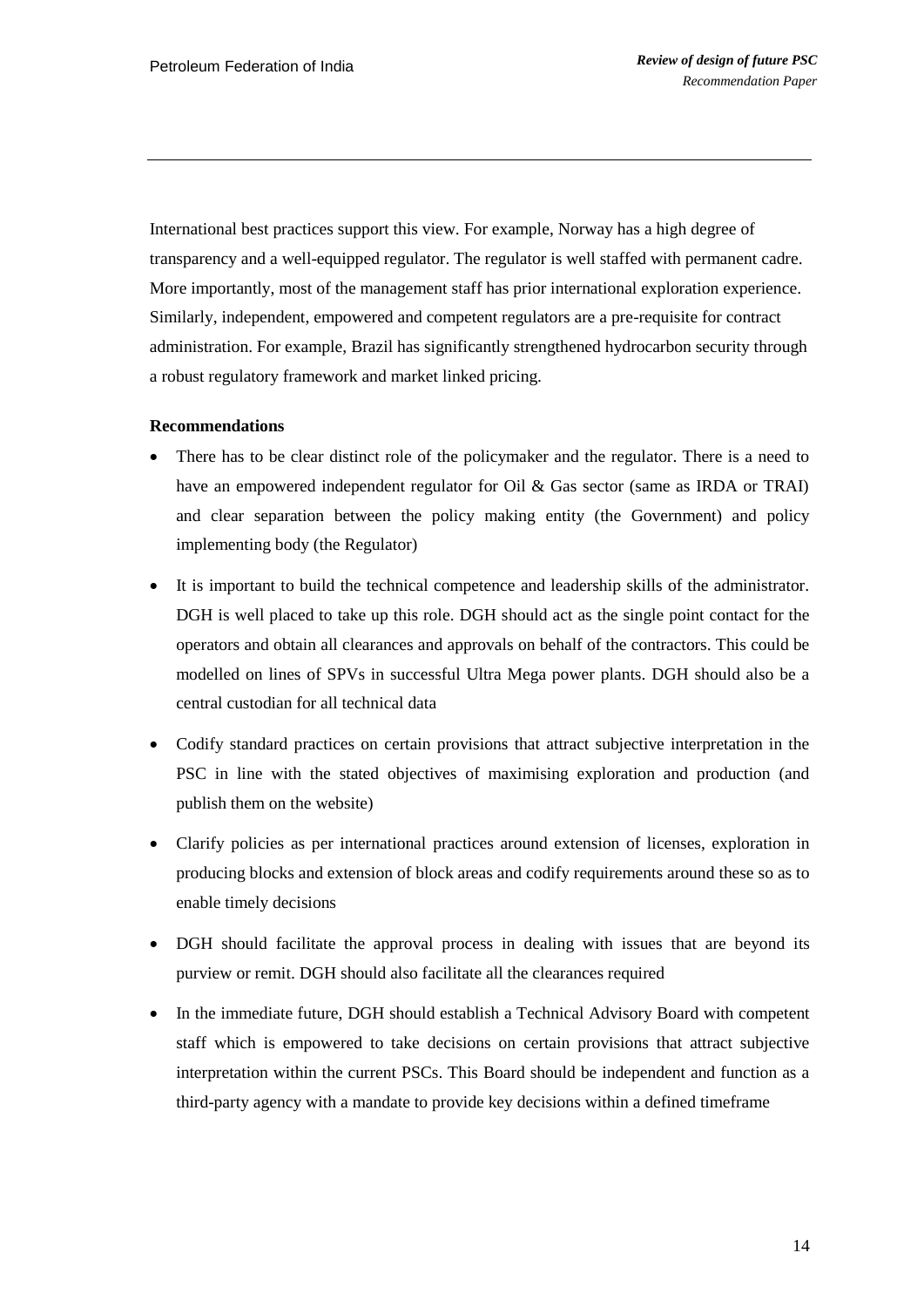- DGH should be empowered to approve the Development Plan. It should be mutually agreed by the DGH as a regulator and / or as a technical arm of the MoPNG and the contractor. Only in case of disputes, the Development Plan should be referred to the MoPNG
- In case of development & production phase, the OC approved WP&B should be approved only by the DGH and the MoPNG should not play a role. Only in case of disputes the concerned parties may refer to the MoPNG
- Management Committee (MC) should be empowered to give clear  $\&$  transparent guidance in the PSC, including giving necessary approvals such as, extension of Phase, granting time extension for excusable delays, transfer of Participating Interest etc. This will help in taking quicker decisions and the exploration activities will not suffer. No separate approvals should be insisted from MOP&NG.
- DGH should form a multidisciplinary team consisting of technical/legal/financial experts of both internal & International repute, who will be involved in checking and validating the different activities related to Drilling, G&G and Development/ Productions. This team should function under DGH.
- DGH should enhance its skilled resources and strengthen the existing staff. Gradually, DGH should stop drawing officials from PSUs on deputation / tenure and have their own permanent staff. If, however, a need is felt to continue the rotation policy then we should have consistencies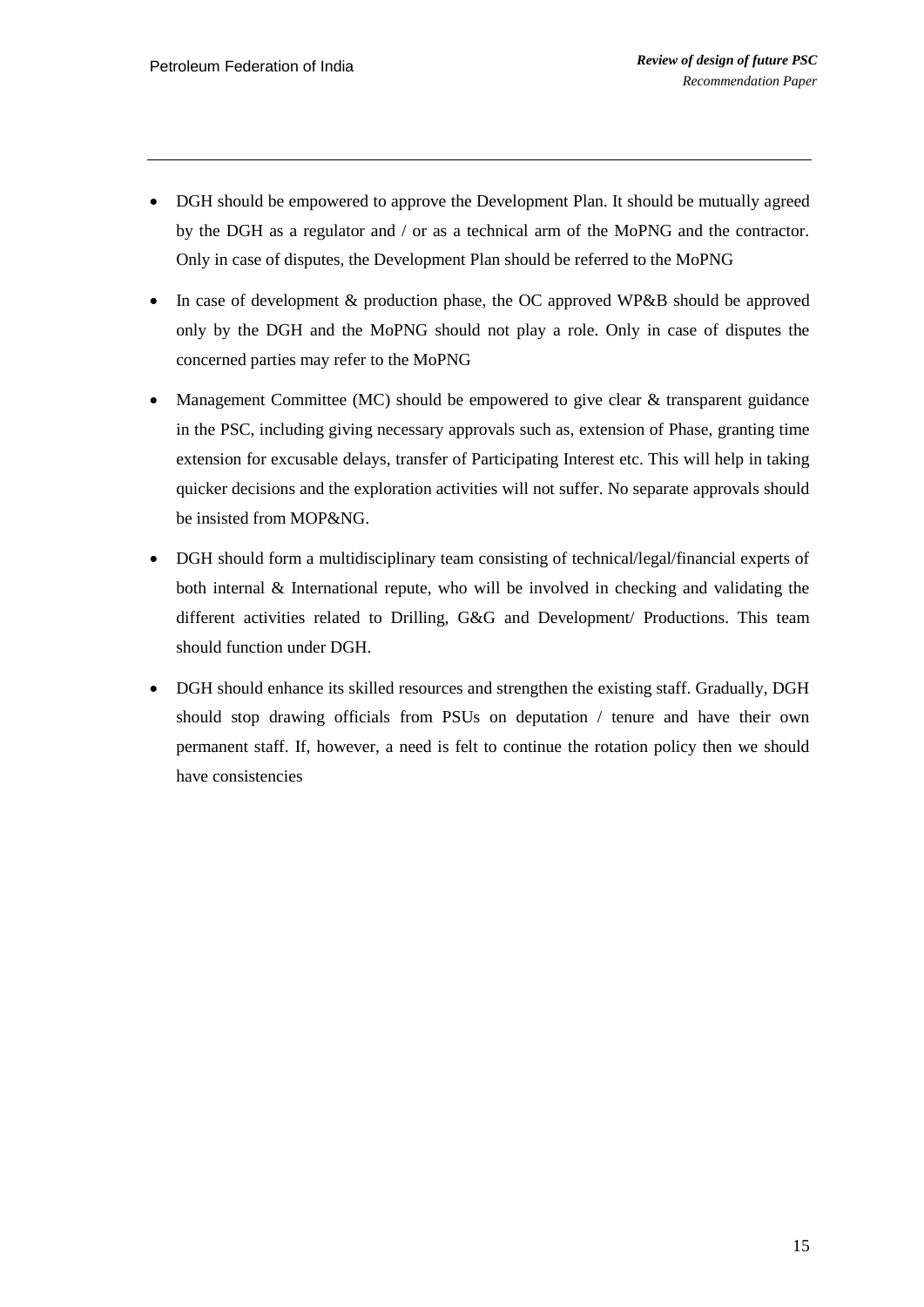### <span id="page-17-0"></span>**5 Audit of GoI share of profit petroleum**

# **5.1 Suitable government mechanism to monitor and to audit GoI share of profit petroleum (Refer Article 25 of MPSC)**

The objective is to explore suitable government mechanism to monitor and to audit GoI share of profit petroleum.

By definition, audits are financial in nature. An audit of financial statements is the verification of the financial statements to provide reasonable assurance that the financial statements are presented fairly, in all material respects, and/or give a true and fair view in accordance with the financial reporting framework. The purpose of an audit is to enhance the degree of confidence of intended users in the financial statements. The model PSC, as an example, in Section 1.9 of the accounting procedure clearly enunciates the role of an audit agency.

For a private sector operator, audit is best performed by qualified firm of recognised chartered accountants with the scope as laid out in PSC.

It has to be appreciated that the Oil & Gas business is ever-changing and very unpredictable. Risks in the E&P sector are distinct from other businesses.

#### **Recommendations**

- Private contractors object to CAG audit of their activities particularly in areas which they consider beyond CAG audit scope.
- CAG in addition to auditing the financial aspects also go into operational and technical aspects of a project to which the private contractors are strongly objecting.
- This has led to disputes between the Government. and the private contractors which, on one hand, have caused loss of revenue to the Government and, on the other hand, has delayed the process of recovering the project costs invested by the contractors.
- PSC should clearly specify the timelines by which Government will exercise its rights to conduct Audits. In view of the periodic production, DGH should carry out Audit including hiring of third party Consultants to monitor the Production & distribution of Hydrocarbons.
- Current provision gives right to Government for conducting their audit without any timelines. There is a possibility that Government can conduct audit at its will which may be after 4-5 years. There may be practical difficulties in maintaining all the records, vouchers,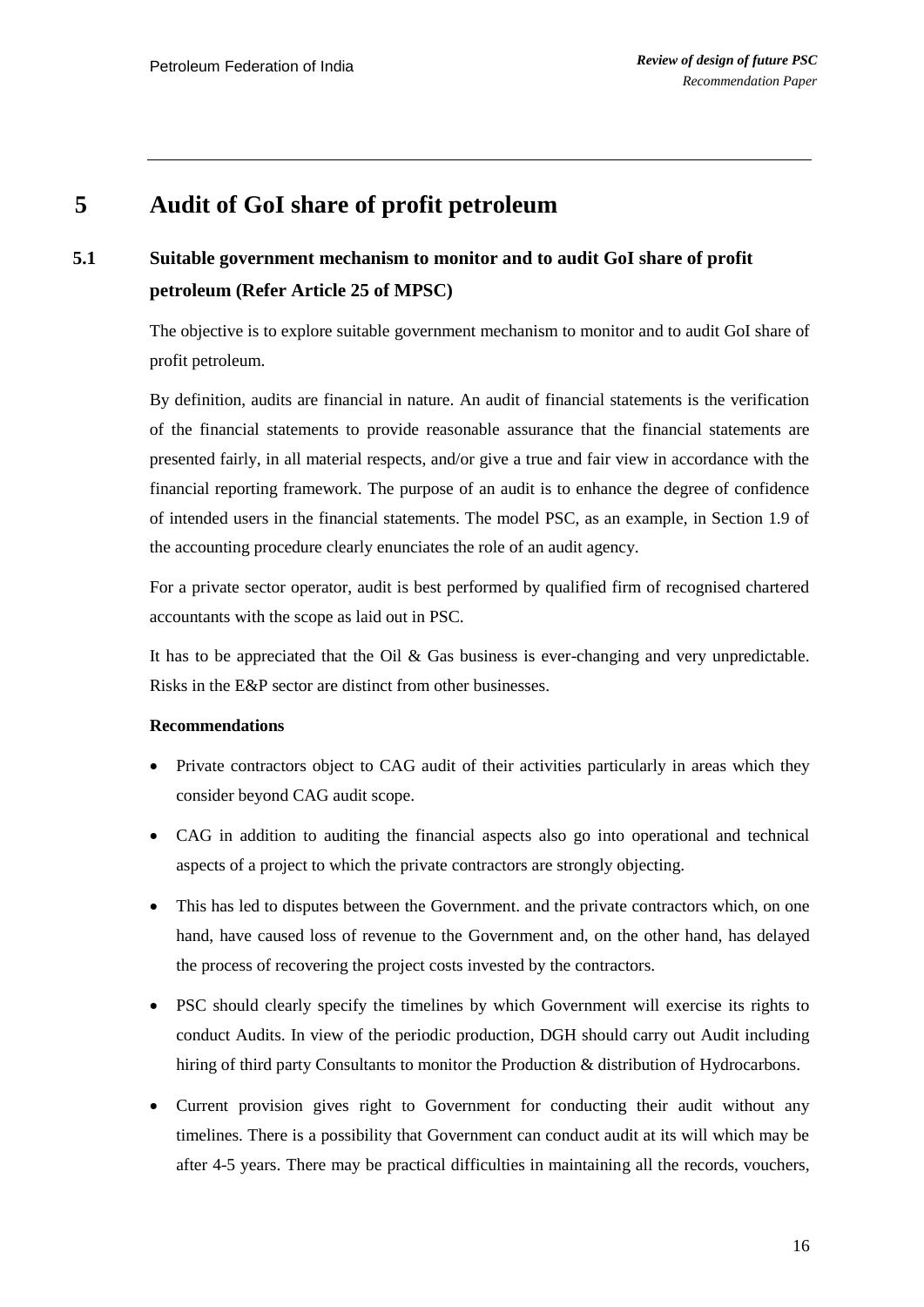Invoices, contracts etc. for 4-5 years. Considering this, there has to be some timelines for conducting Government Audit.

- Audit should be limited to transactional and should not question business or operational decisions post facto
- Audit agency"s role should pertain to financial audit and it should not comment on the policy, technical and contractual issues
- Audit agency should be an independent qualified firm of recognised chartered accountants
- In case cost recovery mechanism is abolished and the profit petroleum is only based on quantum of production, it would be easier to audit. The frequency of calibration of measurement devices can be decided by the Government and if required, a Government nominee can witness the process. Suitable provisions to be incorporated to provide records of measurement.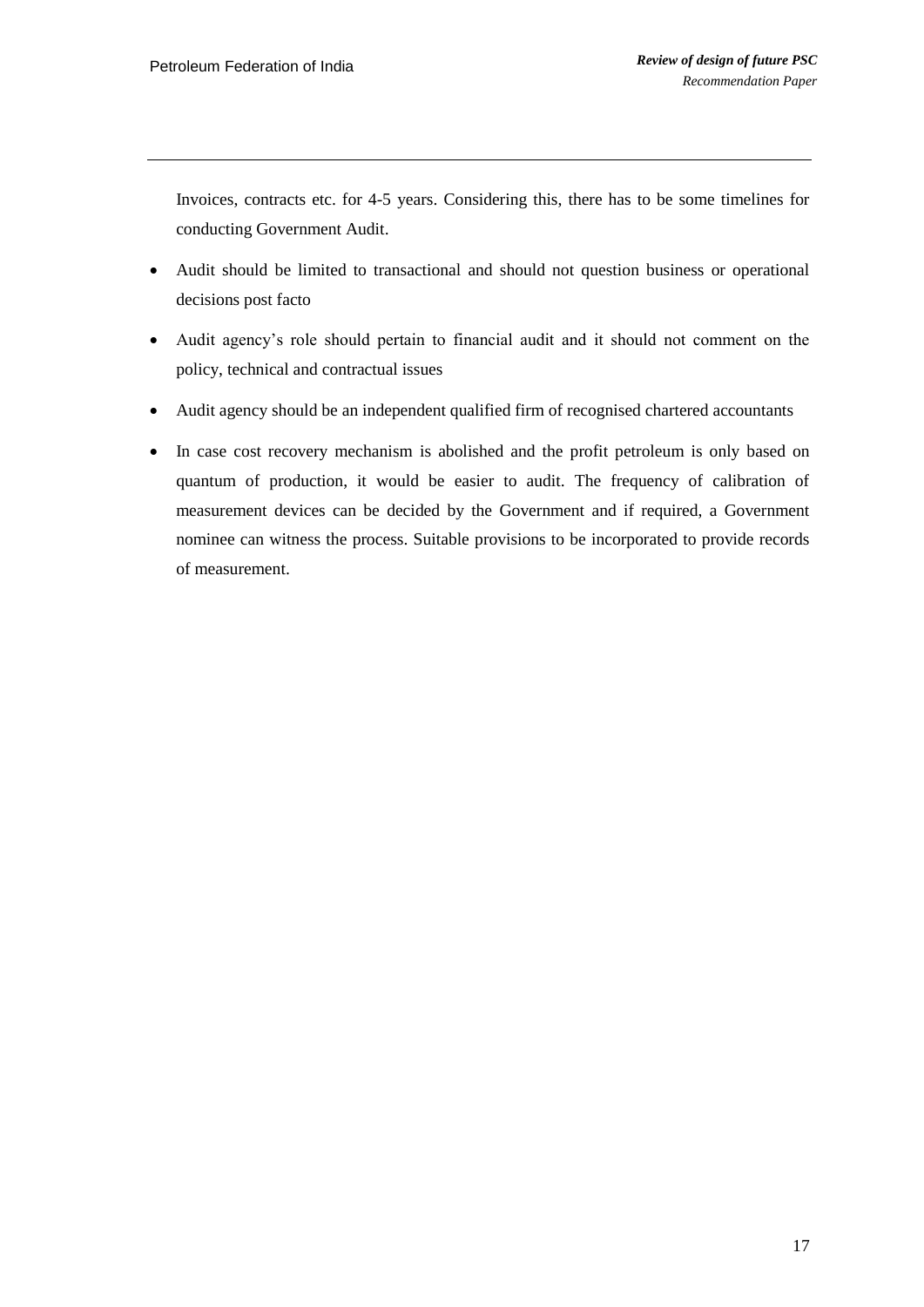### <span id="page-19-0"></span>**6 Natural Gas**

**6.1 Formula for pricing domestically produced natural gas (Refer Article 21 of MPSC)** The objective is to develop structure and elements of the Guidelines for determining the basis or formula for the price of domestically produced natural gas and monitoring actual price fixation.

> PSC and NELP regimes clearly provide marketing and pricing freedom to contractor. This in fact is one of the key incentives provided by Government to incentivise exploration investments under NELP. During the initial few years of Pre NELP/ NELP regime, domestic gas prices were market linked and close to prevalent prices in international markets. This has changed in the past few years and Gas prices have stayed constant over the last 4 years despite rising input costs and increased price of alternates. At current gas prices, deepwater exploration is not viable.

#### **Recommendations**

- Price should be determined by the market fundamentals. Till we have a competitive gas-togas market, the process of price discovery should reflect mutual interests of the producers and consumers. We should establish a gas price benchmark which is linked to international gas prices and reflects international gas demand-supply fundamentals
- The pricing of Natural Gas should be determined as per the International Price mechanism.
- The mechanism of price discovery should be defined in more clear terms especially for natural gas.

### **Divergent views**

- Articles under the PSC and CBM Contract states a timeline for approval of gas prices by the Government within a stipulated timeline, however, these timelines are not strictly adhered to by the government which delays the process. It is therefore recommended that a separate clause should be added in the PSCs and CBM contracts to allow sale of gas to customers by the Contractor at a price determined by the Contractor and the buyer at mutually agreed price till the final price approval from the Government is granted.
- Further, keeping a price cap on the gas produced domestically deters the confidence of E&P players to participate in exploration activities in the country. A formula may be devised based on the weighted average gas price of all the gas available in India (from all the sources including LNG) in order to arrive at a fair gas price to the E&P company.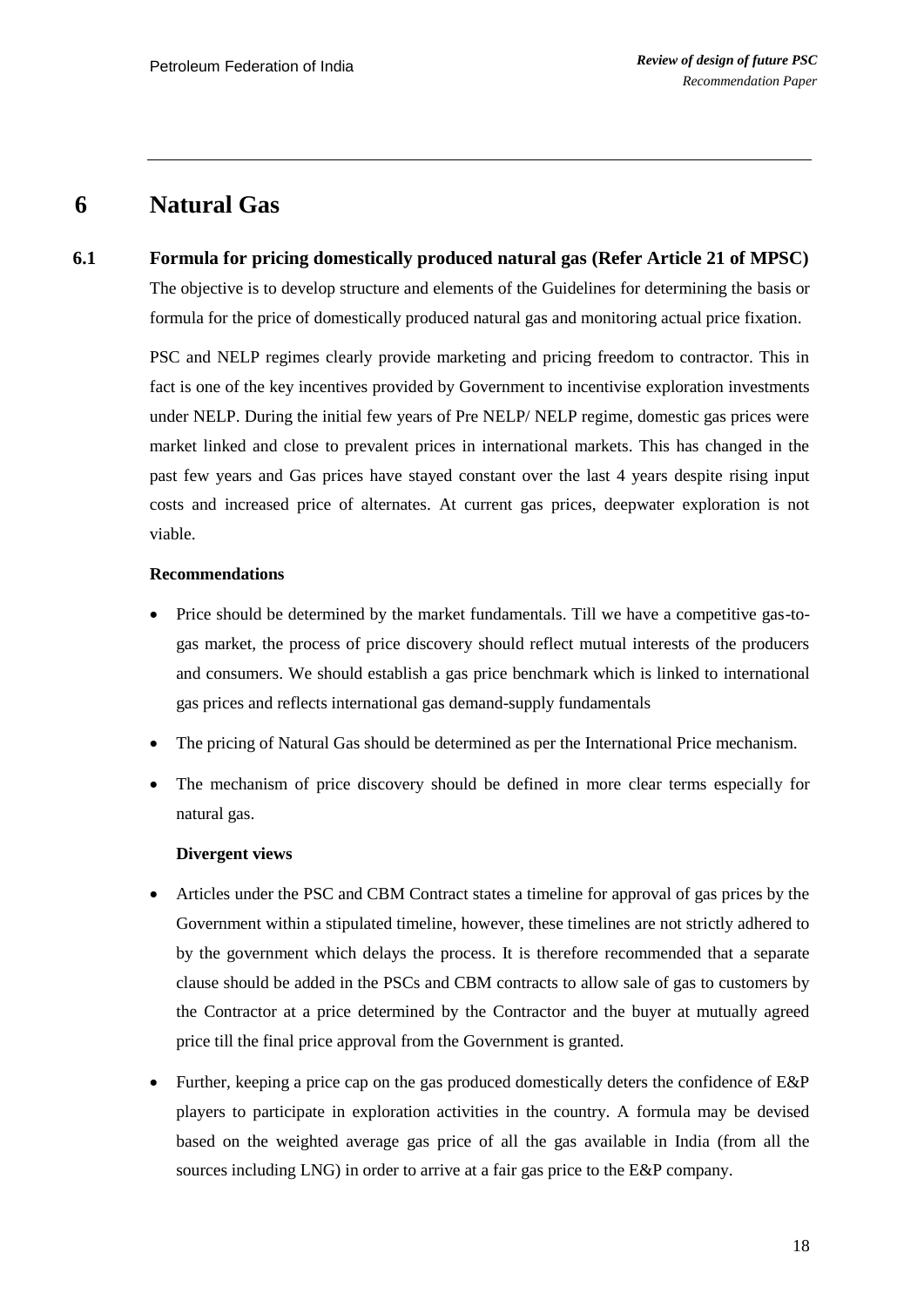# **6.2 Marketing freedom for domestically produced natural gas (Refer Article 21 of MPSC)**

- Consortium should be allowed to sell the Gas in the market at the market determined price. Government may think of selling their share of Gas at a subsidized rate based on the end user i.e. Fartilizer/ Power Sector etc.
- One of the most attractive features of India"s NELP and CBM regime as notified to interested bidders is -"Freedom to the contractor for marketing of oil and gas in the domestic market". As regards gas pricing from the KG-D6 field the Government has finally established the price and the pricing mechanism for such Natural Gas produced. However, the price of gas is capped and eventually the gas has now been directed to be sold to designated priority sectors. The idea behind Freedom for Marketing of Oil and Gas in domestic Market is still not clearly understood by the investors.
- While the underlying principle in the PSC should be "Freedom to Market", in case the Government decide the sectors where the gas should be sold, the same should be exclusively mentioned in the form of "Gas Utilisation Policy" so that the contractor is aware of the priority sector(s) and accordingly plan (at the time of bid and while carrying out petroleum operations).
- Any Gas Utilisation Policy should apply only after the market price has been fairly determined

### **6.3 Option of taking Profit Gas in kind by GoI (Refer Article 21 of MPSC)**

 The right of the Government to vary its option to take its entitlement either in cash or in kind every year in case of crude oil/condensate and every 5 years in case of natural gas may prevent the Contractor from realizing best value by sale of the Petroleum, as the available quantities may be undeterminable for long-term sale and purchase contracts. Particularly in case of natural gas, such flexible option may not be workable. Therefore, the Government should exercise its option to take Profit Petroleum either in cash or in kind by giving a written notice to the Contractor not later than 30 days after the approval of the Development Plan by the Management Committee or the Government, as the case may be, and once the Government exercises its option, the same should continue for the entire period of the Contract. (Reference Articles 16.4.1. and 16.4.2 of the PSC for NELP-IX)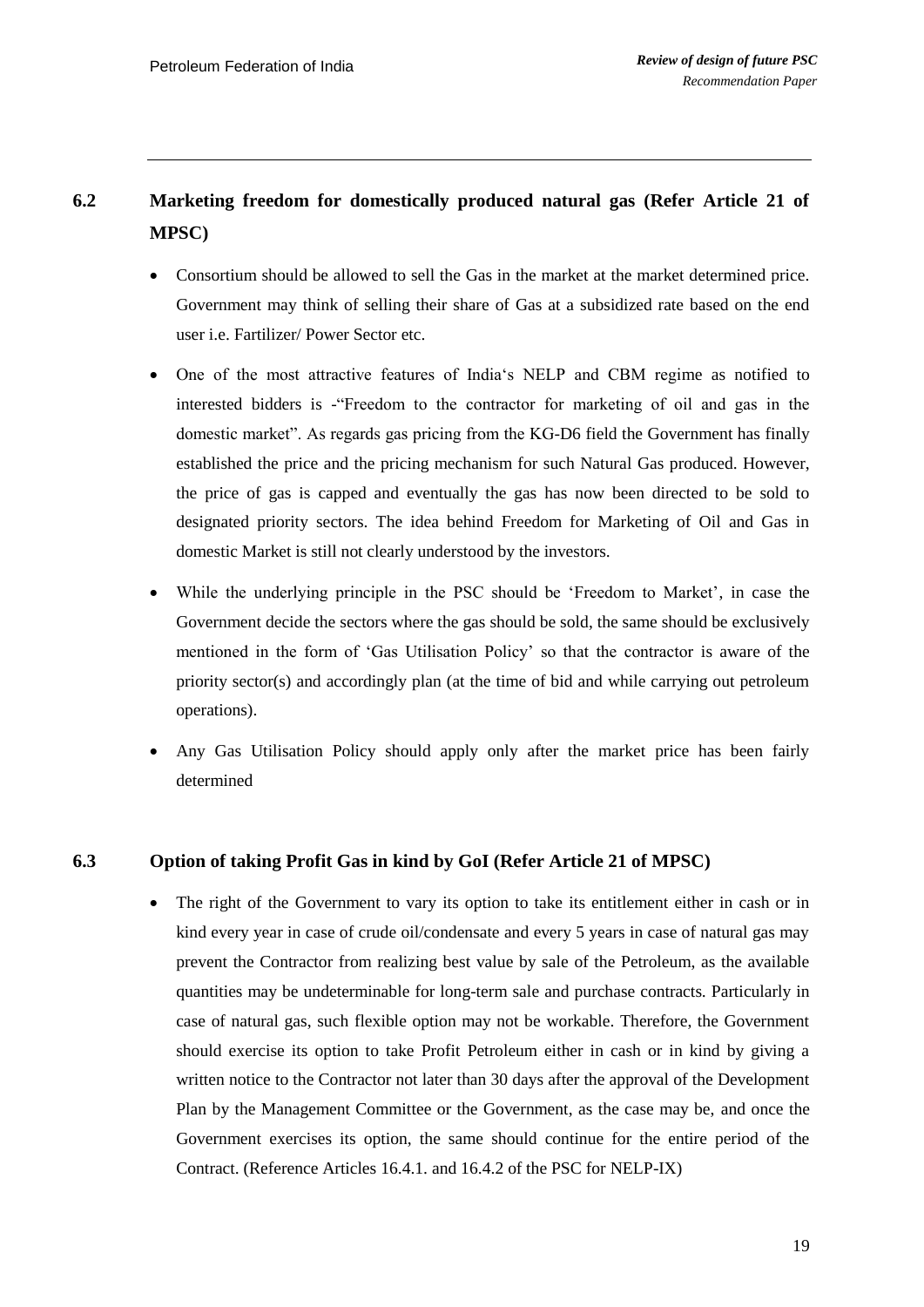This option has not been exercised by the Government till date in any of the PSCs as it is not practically possible to implement this due to problems related to gas marketing, gas lifting agreements, gas transportations etc. Therefore, this option may be deleted from the PSC.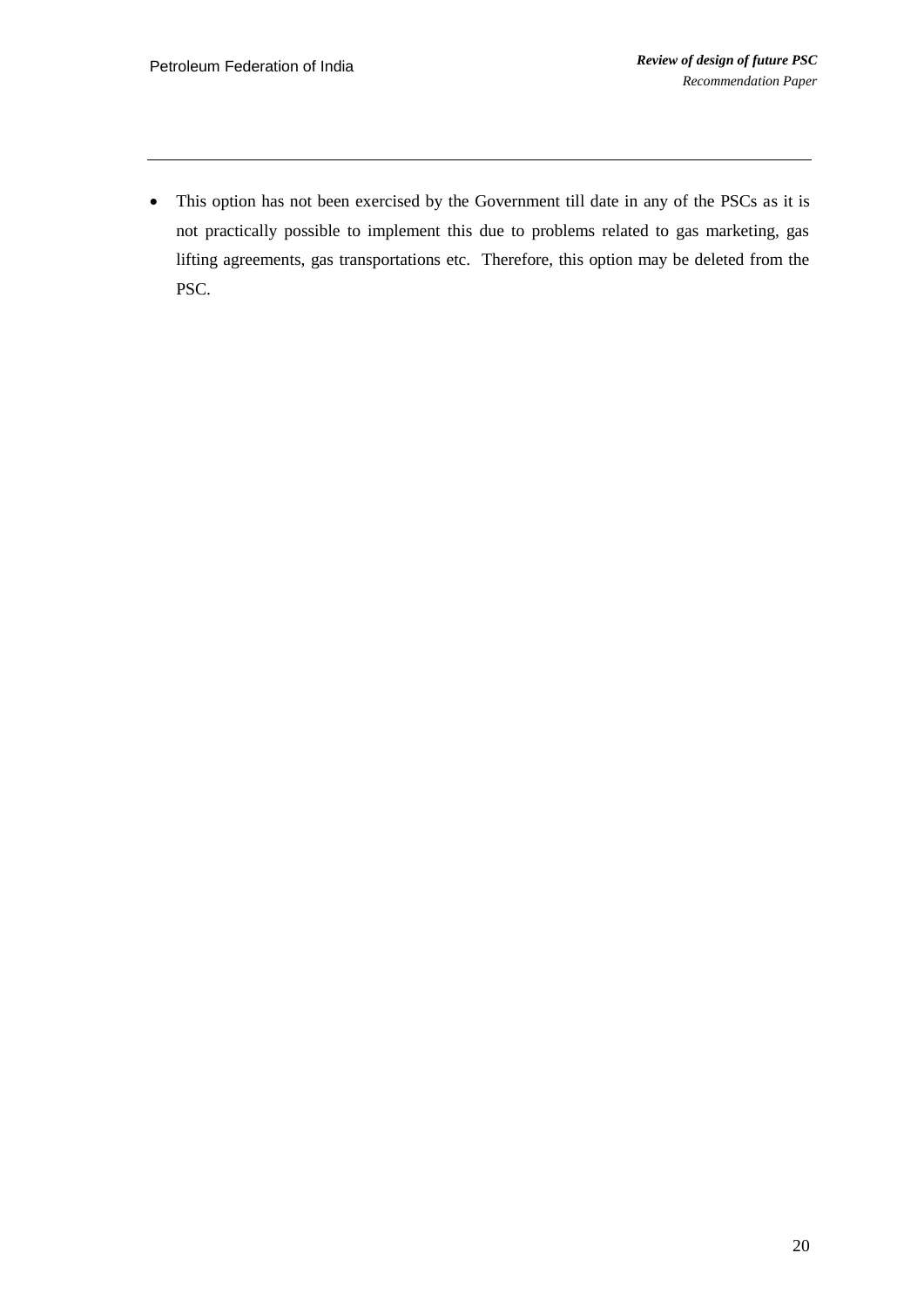### <span id="page-22-0"></span>**7 Other issues relating to PSCs**

### **7.1 Definitions (Refer Article 1 of MPSC)**

- Well Head Value: Well Head value for calculation of Royalty should be clearly defined in the PSC in order to avoid any doubts relating to calculation of royalty to be paid to government.
- "Mineral oil" must be defined to include crude oil, dry gas, condensate etc.

### **7.2 Petroleum Exploration License & Mining Lease (Refer Article 11 of MPSC)**

- Before inviting bids for the block, the Government should identify whether a significant part of the block lies in Reserve Forest, Sanctuary, Coastal or otherwise restricted / disputed area. Such area should be excluded from the block.
- Before issuance of PEL, GoI should ensure that all necessary statutory approval with respect to licensed area are in place so as to avoid delay in execution of MWP.
- Blocks should be offered only after all regulatory/statutory approvals from multiple ministries and/or departments (such as Defence, Space, Environment etc) are in place, after which MoPNG should function as "Single-point Nodal agency" for all Operators. There should not be any reversal of any government decisions after a block has been awarded to an operator
- The PEL should be granted by the State Government in a time bound manner.
- Quick resolution should be arrived for existing blocks under force majeure due to denial of clearance from Defence or other Ministries. Appropriate mechanisms should be designed to arrive at a fair resolution within reasonable time period (say within 6 months)
- Government should ensure that PEL is issued (time bound) to the consortium without any difficulties, once the application is submitted. The application of PEL should be made within 30days instead of 15 days, from the signing of the Contract. PEL should be granted on single window clearance basis by the State Government instead of sending the same to Dist. level with proper time guidelines. All the NOC/approvals from MOD/ Army/ Space Agency etc. except Environment clearance, shall be obtained by DGH/MOP&NG and provided to Consortium along with PEL.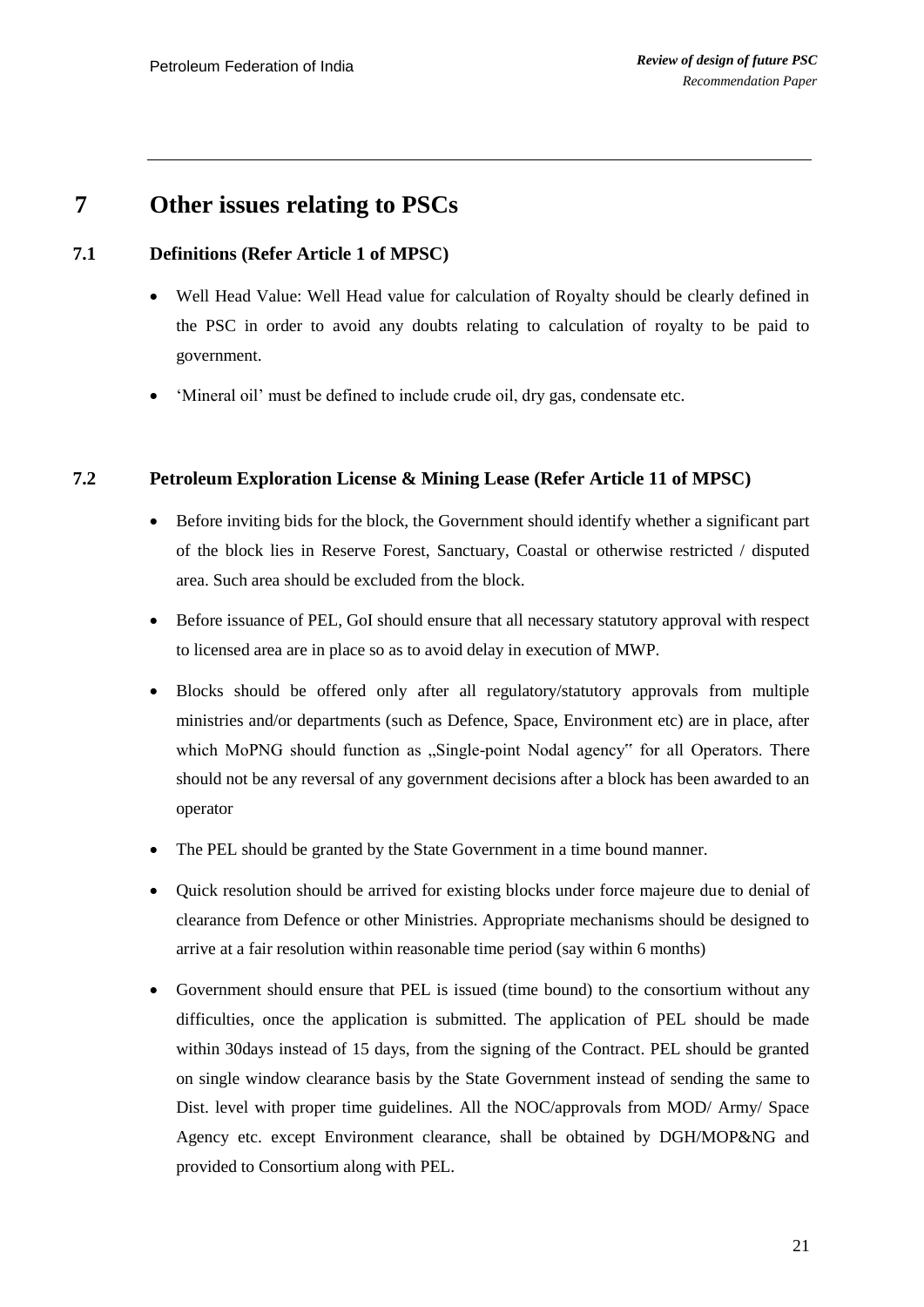- As per Article 11.5 (b), extension beyond initial period (for production) for the wells producing excess ANG has not mentioned. It is suggested that if the well is capable of producing ANG beyond the initial period of 10 years the same may be extended for another 10 years in line with the terms & conditions mentioned for Non Associated Natural Gas.
- It is suggested that the Government of India support the State Governments in the process of issue of PEL. Many a times the state governments are inadequately equipped to award the PEL / ML leading to huge delays.
- Currently there is a huge delay in issue of PEL in states such as Jharkhand / Orissa due to the lack of knowledge of PEL issuance. In such a scenario the issue of PEL alone takes more than a year. Hence an apex body should be formed which can provide support the state governments in providing the PEL in order to expedite the process. In essence better coordination between Central and State Governments is required.
- Alternately, DGH / Central Government should have an in-principle approval for issuance of PEL in respect of blocks on offer from State Government and the PEL should be issued by the relevant state government as soon as the block is awarded and the contract is signed.

### **7.3 License & Exploration period (Refer Article 3 of MPSC)**

- PSC should have provisions for approving the necessary extensions of exploration phases in logistically difficult terrains basis recommendations of MC.
- The exploration phase I should be divided into two sub phases of 2 years each wherein 1st sub-phase should be dedicated to seismic and the second for well(s). Contractor should have the option to exit the block at the end of sub-phase 1 if the seismic data does not establishes any prospectivity.
- This will save the Contractor to unnecessarily drill wells as part of the commitment or pay Liquidated damages for not completing the committed.
- The provisions for Extension of Exploration Phase should be made a part of the PSC.
- If at the end of Exploration Period or any extension thereof, drilling of well has already started, the exploration period shall be automatically extended till the completion of drilling and no penalty for non completion of the same shall be levied to the contractor.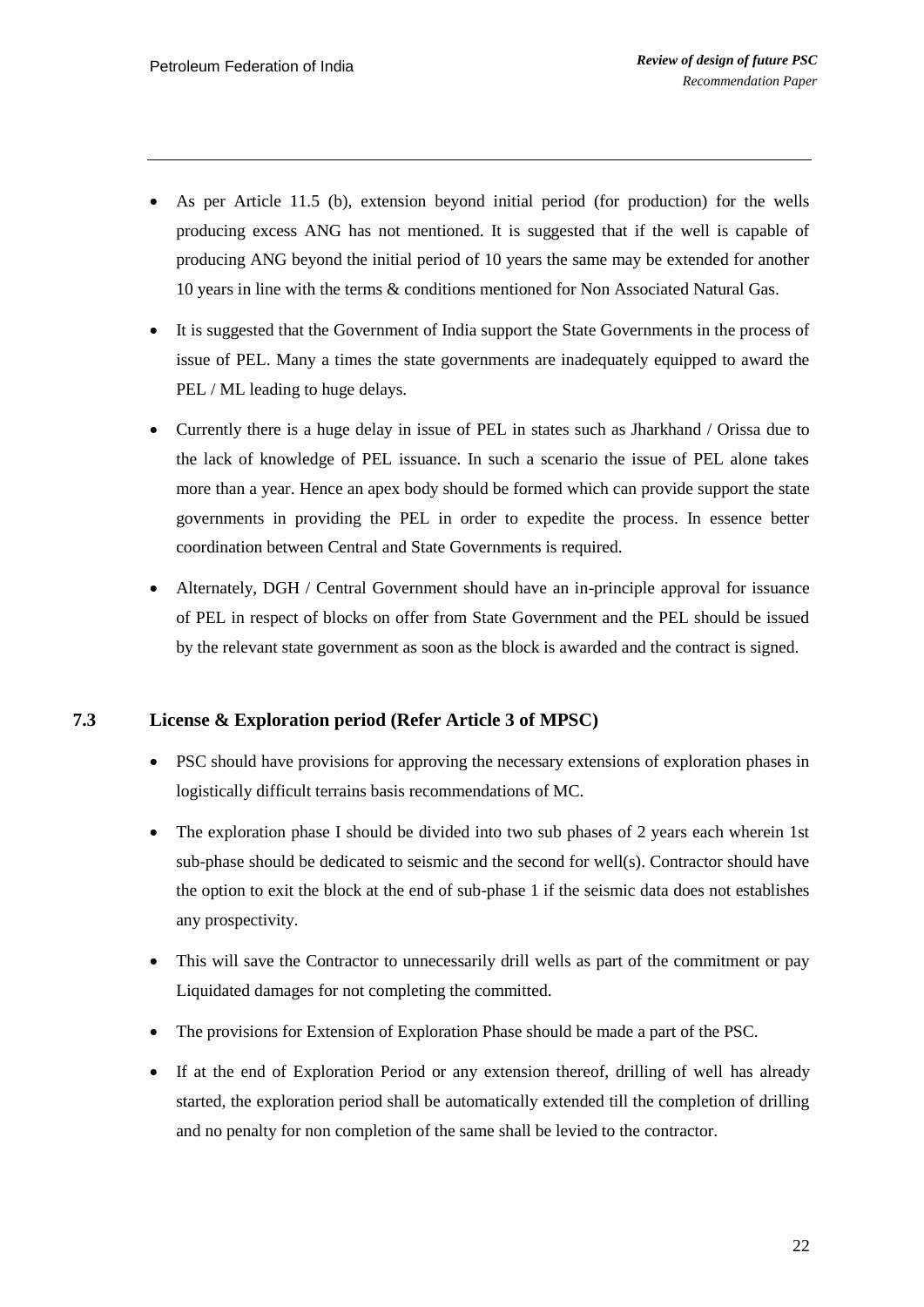### **7.4 Relinquishment (Refer Article 4 of MPSC)**

- Relinquishment should be Optional. The Contractor should have the option to relinquish any part of the original Contract Area prior to commencement of each Contract Year during Initial Exploration Period. (Reference Article 4.1 of the PSC for NELP-IX)
- The suggested provision will save the Contractor from paying the License fee for that part of the Contract Area, which, in his opinion, is not of hydrocarbon interest, and at the same time, such relinquished part of the area would be back with the Government at the end of every Contract Year.
- MPSC provides "At the end of the Exploration Period, the Contractor shall retain only Development Areas and Discovery". This should not be mandatory and Contractor should have the option that whether he wants to relinquish any area or not.
- The reason behind this is that Contract areas under the PSCs runs from few hundred square km to several thousand sq km which and it is difficult to access the whole potential of the Contract Area in 7-8 years. Sometimes it so happens that with further appraisal of a discovered area, it is found that the reservoirs extend to already relinquished area.

### **7.5 Work Programme (Refer Article 5 of MPSC)**

- Work programme should be limited to "programme quantities" that is production profile
- Work Program should be reviewed after seismic data interpretation. If, there are no sufficient prospects, contractor should not be forced to complete MWP and a nominal penalty may be imposed for the incomplete portion of the MWP.
- Substitutability of Minimum Work Program (MWP): Flexibility of choosing the optimum MWP once an Operator actually start exploring the block should be provided and the Operator should not be tied down by the MWP commitment made at the time of bid submission. Since, decisions relating to the MWP commitments are made based on very limited data made available to bidders by DGH. Additional data obtained during actual operations may warrant a change in those MWP commitments. Therefore, it is suggested that the substitutability of MWP, both seismic and well commitments, should be incorporated. In fact where an Operator has more than one block, work in excess of the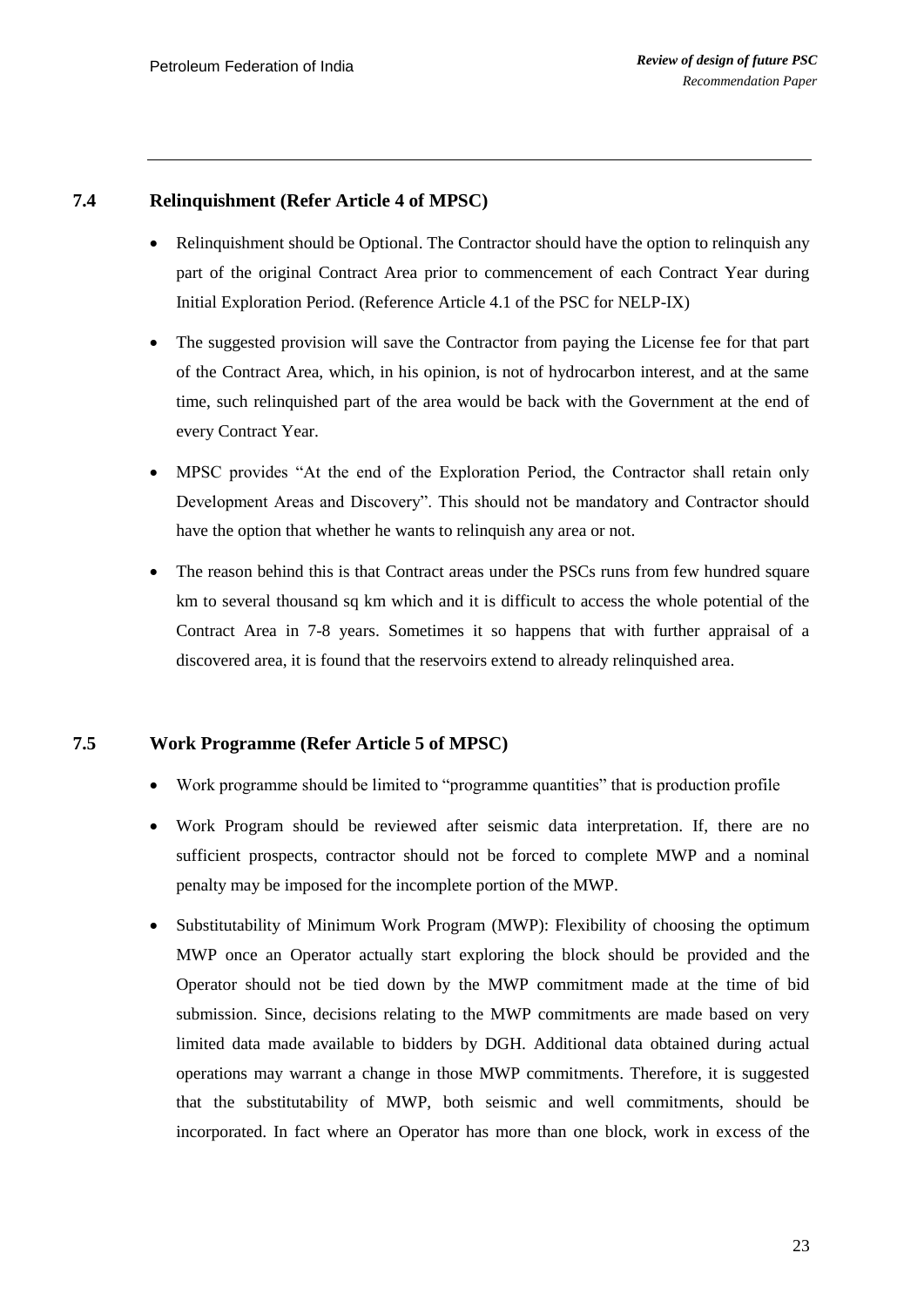MWP in one block may allowed to be set off in another block where there is a deficiency in the MWP.

- Alternatively, the phase I of the MWP should be divided into two sub phases of 2 years each wherein 1st sub-phase should be dedicated to seismic and the second for well(s). Contractor should have the option to exit the block at the end of sub-phase 1 if the seismic data does not establishes any prospectivity. This will save the Contractor to unnecessarily drill wells as part of the commitment or pay Liquidated damages for not completing the committed.
- Cap on maximum number of wells under MWP: As part of the bidding process certain weight-age is given to MWP commitment by the bidders in each category of blocks. This sometimes leads to unexpected commitments made by bidders in terms of number of wells a bidder bids for a particular block, which cannot be justified. In last three NELP rounds a number of such cases have evolved specially in on-land blocks. Most of the players are not serious about the business and even after winning the blocks by committing huge work programme, does not fulfill the obligations later on. It is therefore recommended that the no of wells to be bid under each block should be capped depending upon the basin type and block area.
- Liquidated Damages: Article 5.6 of PSC states that the contractor is liable to pay Liquidated Damages (LD) in an event of failure to complete the MWP or the Mandatory Work Programme or additional Work Programme committed during the Initial Exploration Period or Subsequent Exploration Period or early termination of the Contract by the Government. Fixation of Liquidated Damages to be levied in case of unfinished committed work programme is a welcome move.
- However, LD for wells are fixed as per well cost for onland, shallow water and deep water. As a result an unfinished onland well of 5000m and another of 750 m would end up paying the same LD of 1,000,000 US\$. It is therefore suggested that LD should be decided at a rate per meter of un-drilled Meterage in place of the existing fixed LD charges specified in PSC.
- Secondly, 2D and 3D acquisition charges for shallow water and deep water are fixed at the same rate. As it is known in the Industry, seismic acquisition in shallow water is more difficult than in deep water considering fishing and shipping activities. Suitable considerations may be given to this aspect in the PSC.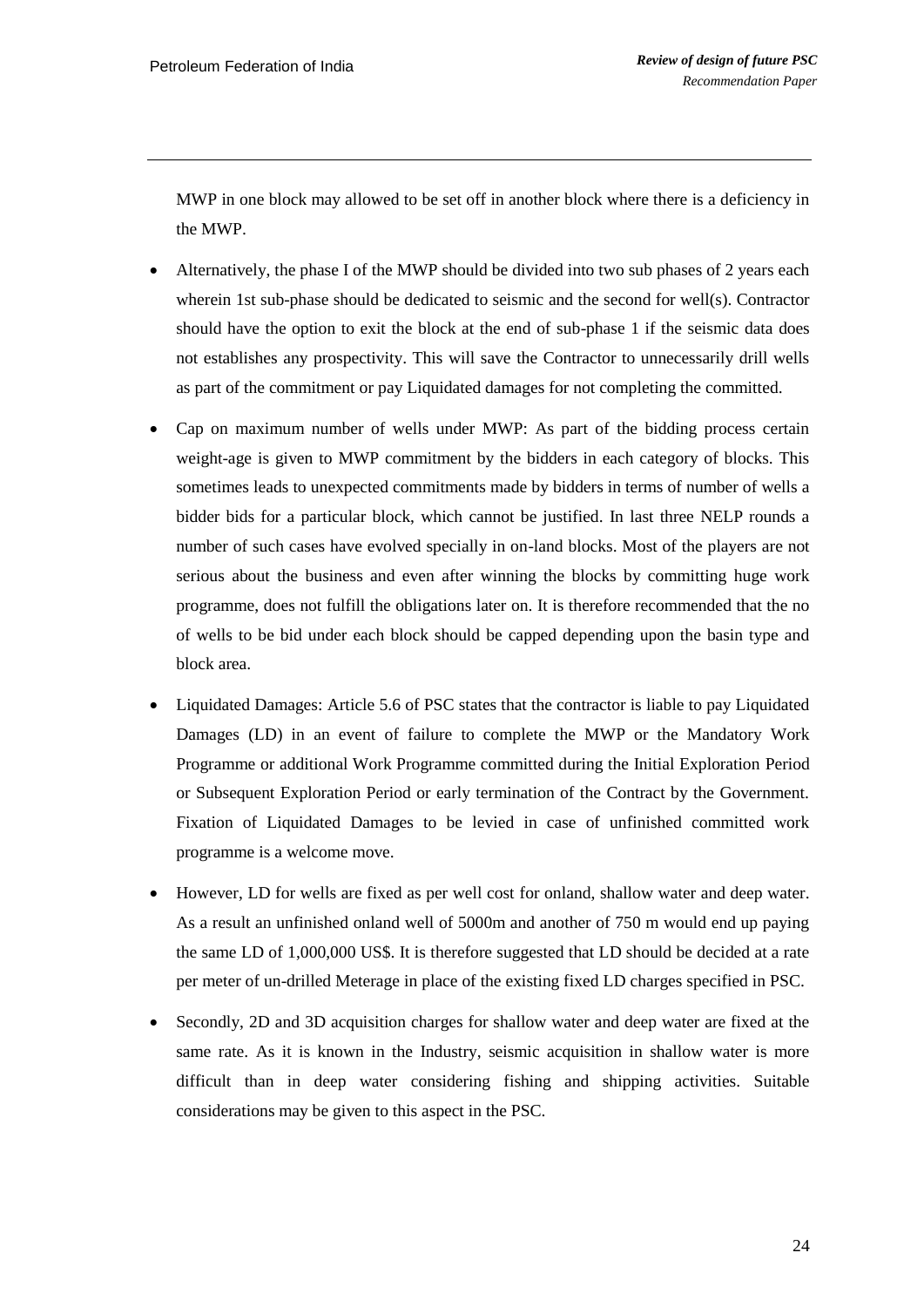• The LD for the well which has not been drilled to the depth specified in the MWP, shall be levied in proportion to the shortage in actual vs committed depth.

# **7.6 Operatorship, Joint Operating Agreement and Operating Committee (Refer Article 7 of MPSC)**

No comments

### **7.7 General Rights & Obligations of the parties (Refer Article 8 of MPSC)**

• In the Contract area, if the contractor encounters unconventional hydrocarbons (CBM, Shale Gas, Shale Oil, Gas Hydrates), they should have first Rights for development and production of Gas or Oil.

### **7.8 Government Assistance (Refer Article 9 of MPSC)**

- Government should ensure that PEL is issued (time bound) to the consortium without any difficulties, once the application is submitted. All the NOC/approvals from MOD/ Army/ Space Agency, Environment clearance etc., shall be obtained by DGH/MOP&NG and provided to Contractor along with PEL.
- Time lines should be defined for all the statutory/Government approvals such as MoD, Forest clearance, Environment etc.
- Single Window Clearance Only blocks with maximum possible clearances should go on offer
	- It is observed that obtaining clearances from relevant authorities is a time consuming and tedious process which distracts companies from their core activity of exploration and production. Adding to their woes is lack of coordination between the Central and the State level Governments.
	- Requisite clearances (including Environment Clearance, Forest Clearance, Defense Clearance etc.) from all concerned ministries of Government of India and concerned State Governments should be made available prior to offer of blocks. Single window methodology is suggested. It is also suggested that the concerned stake-holders could be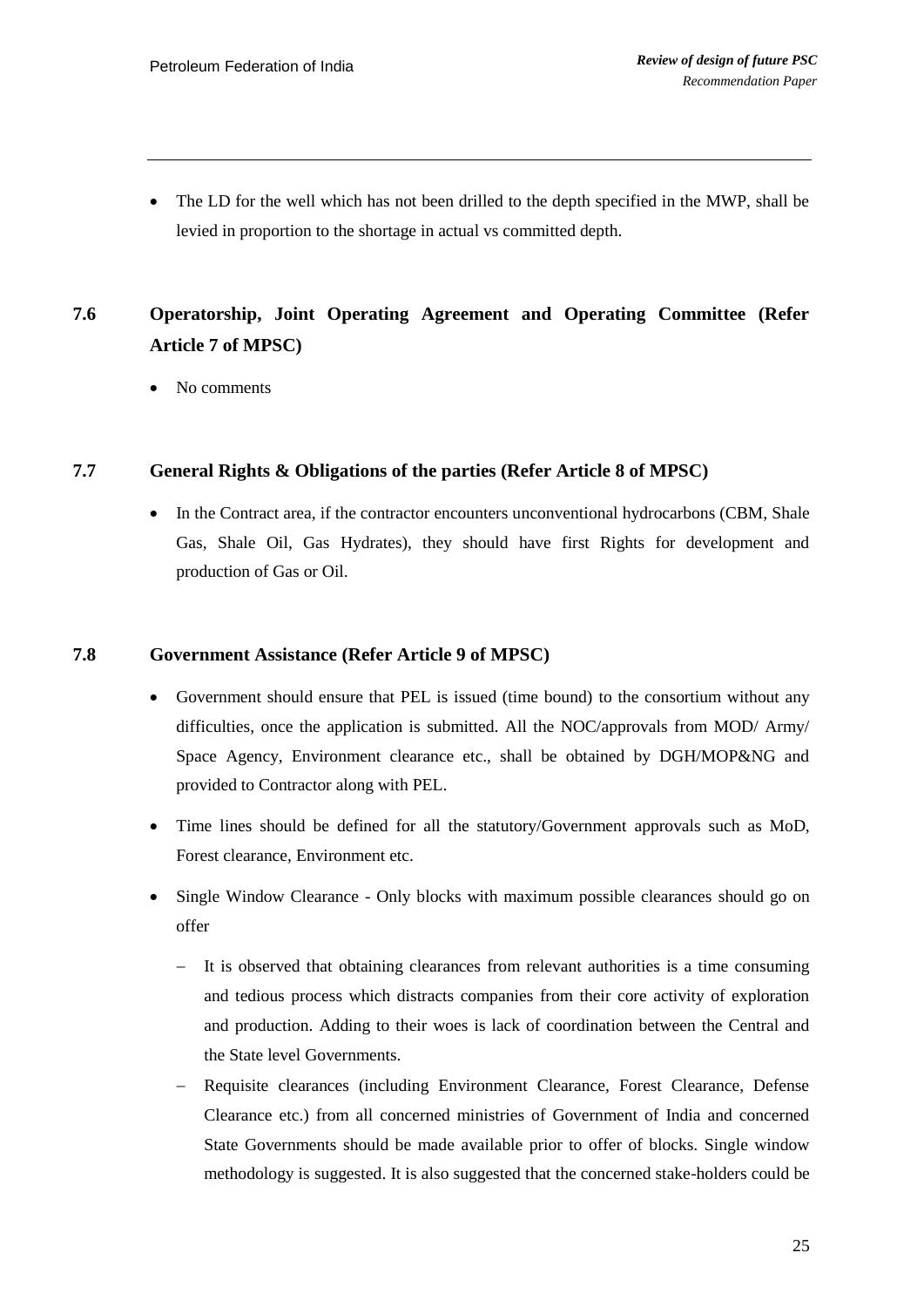made signatories to the PSC with addition of suitable addendums defining explicitly terms of reference/ requirements and stipulated time lines for grant of clearances. Various Ministries of the Government of India appear not to feel bound by the terms of the PSC, and impose other terms upon the Contractors (or complete denial) which were not referred to during bidding and finalizing contract terms.

- Also, one of the most common issues faced by the companies is land acquisition which is required for production facilities. State Government should provide full support or it can acquire land on behalf of the Contractor to make the process simple and transparent.
- All the clearances required from the Government / statutory authority should be on the Single Window Clearance basis and should be time bound. Automatic extension of time would be granted in case of any delay in grant of approvals beyond the prescribed time.

### **7.9 Discovery Development & Production (Refer Article 10 of MPSC)**

- In order to shorten the turnaround times of Management Committee decisions, deemed approval clauses should be made effective in areas such as approvals for FDP, commerciality approvals and budget expenditures
- The date for declaring a discovery as Commercial / appraisal period should be reckoned from the date of approval of appraisal plan and not from the date of declaring whether the discovery is of potential commercial interest.
- The Appraisal period may be reworked differently for the onland blocks, offshore shallow water blocks, deepwater blocks, blocks in difficult operating regions etc.
- The number of times, the information may be requested by the Government (para 10.6) be limited to 2 times. There should an overall time limit for approval of discovery as Commercial (DoC).
- The period of 200 days for submission of development plan should be reckoned from the date of approval of DoC.
- There should an overall time limit for approval of development plan (FDP) or the plan should be deemed approved.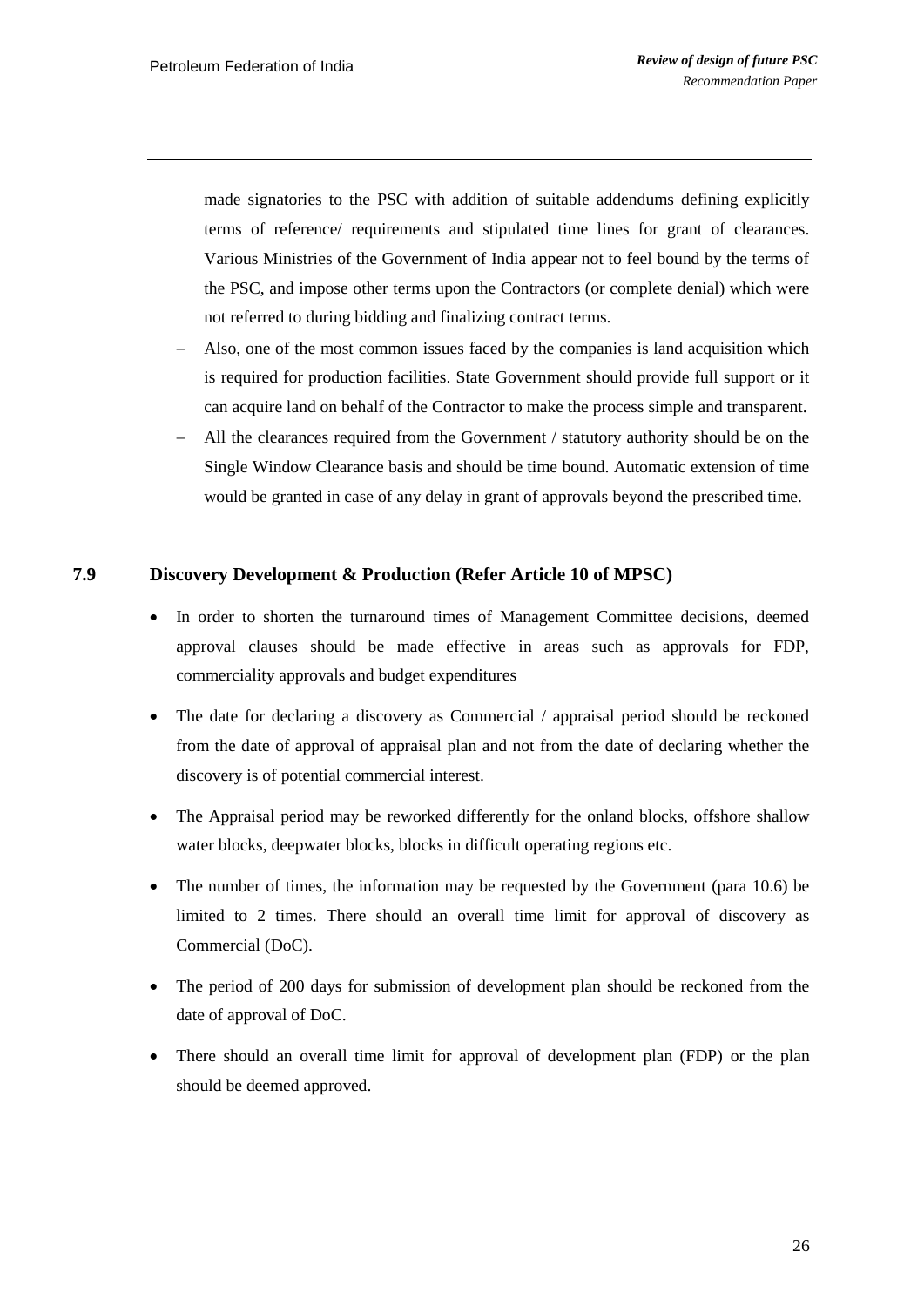### **7.10 Unit Development (Refer Article 12 of MPSC)**

 The guidelines in the PSC about sharing of products with other Contractor should be mentioned clearly.

### **7.11 Measurement of Petroleum (Refer Article 13 of MPSC)**

- Article 13.1 of the MPSC states that "Petroleum used for internal consumption for Petroleum Operations, flared, saved and sold from the Contract Area shall be measured by methods and appliances generally accepted and customarily used in modern oilfield and petroleum industry practices and approved by the Management Committee and the Government".
- Since the measurement of petroleum is a highly technical subject hence the approval for this should rest with Management Committee only and the requirement for approval of Government should be removed which will also shorten the process of obtaining such approval.

### **7.12 Domestic Supply, Sale, Disposal and Export of Crude Oil and Condensate (Refer Article 18 of MPSC)**

 Enabling provisions should be there in the PSC which would allow the Contractor to export the crude oil and natural gas even if the country is not self sufficient provided that no domestic buyer is interested in taking the product.

### **7.13 Valuation of Crude Oil and Condensate (Refer Article 19 of MPSC)**

No comments

### **7.14 Protection of the Environment (Refer Article 14 of MPSC)**

 The Government shall support the contractor during debris (waste) disposal. Moreover, the environment rules may be suitably modified to consider water based drilling mud as non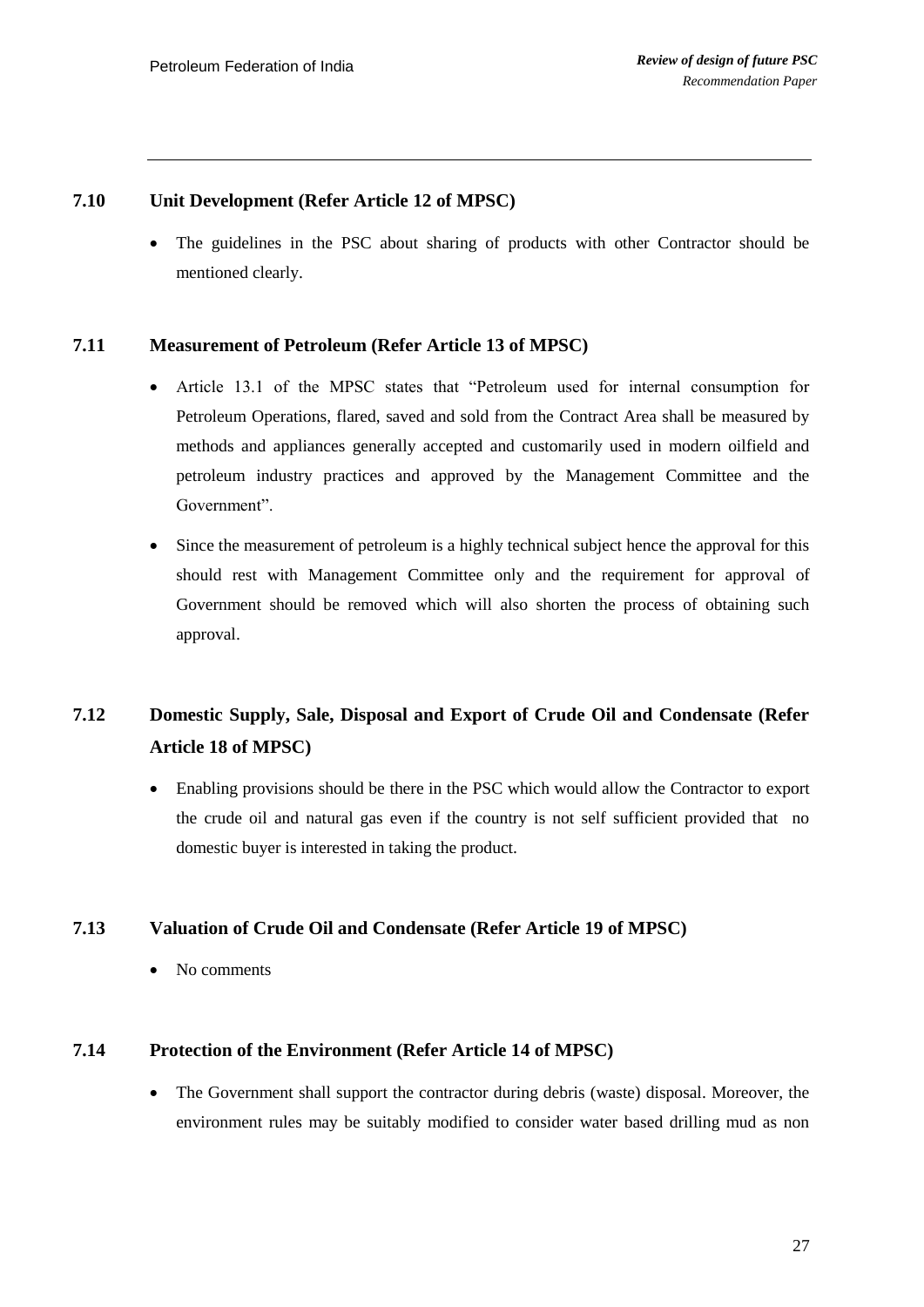Hazardous waste and plan of Operator to dispose off the same be approved by the Government.

 The time in which the State Government would grant Consent to Establish, Consent to Operate should also be defined in the PSC. In case of delays, time extension under excusable delays would be allowed (without payment of penalty and without set off from the next exploration period).

### **7.15 Currency and Exchange Control Provisions (Refer Article 20 of MPSC)**

- Foreign Company, comprising the contractor, has been allowed to make payments outside of India for purchases, services and loans obtained abroad without the requirement that funds used in making such payments must come from or originate in India. The same clause should be extended to Indian companies too.
- Most of the Indian companies operating in oil and gas sector earn some revenue in foreign currency. Extending the said clause to them will enable them to make payment directly from their foreign currency revenue without exposing themselves to currency conversion and fluctuation.

### **7.16 Employment, Training and Transfer of Technology (Refer Article 22 of MPSC)**

No comments.

### **7.17 Local Goods and Services (Refer Article 23 of MPSC)**

 The provisions should be more explicit that no price preference would be given to goods manufactured, produced or supplied in India and / or services provided by Indian contractors / subcontractors.

### **7.18 Insurance and Indemnification (Refer Article 24 of MPSC)**

 Article 24.2 can be reworded as "The Contractor shall indemnify, defend and hold the Government harmless against all claims for loss or damage to property or injury or death to persons caused by or resulting from the willful misconduct or gross negligence of the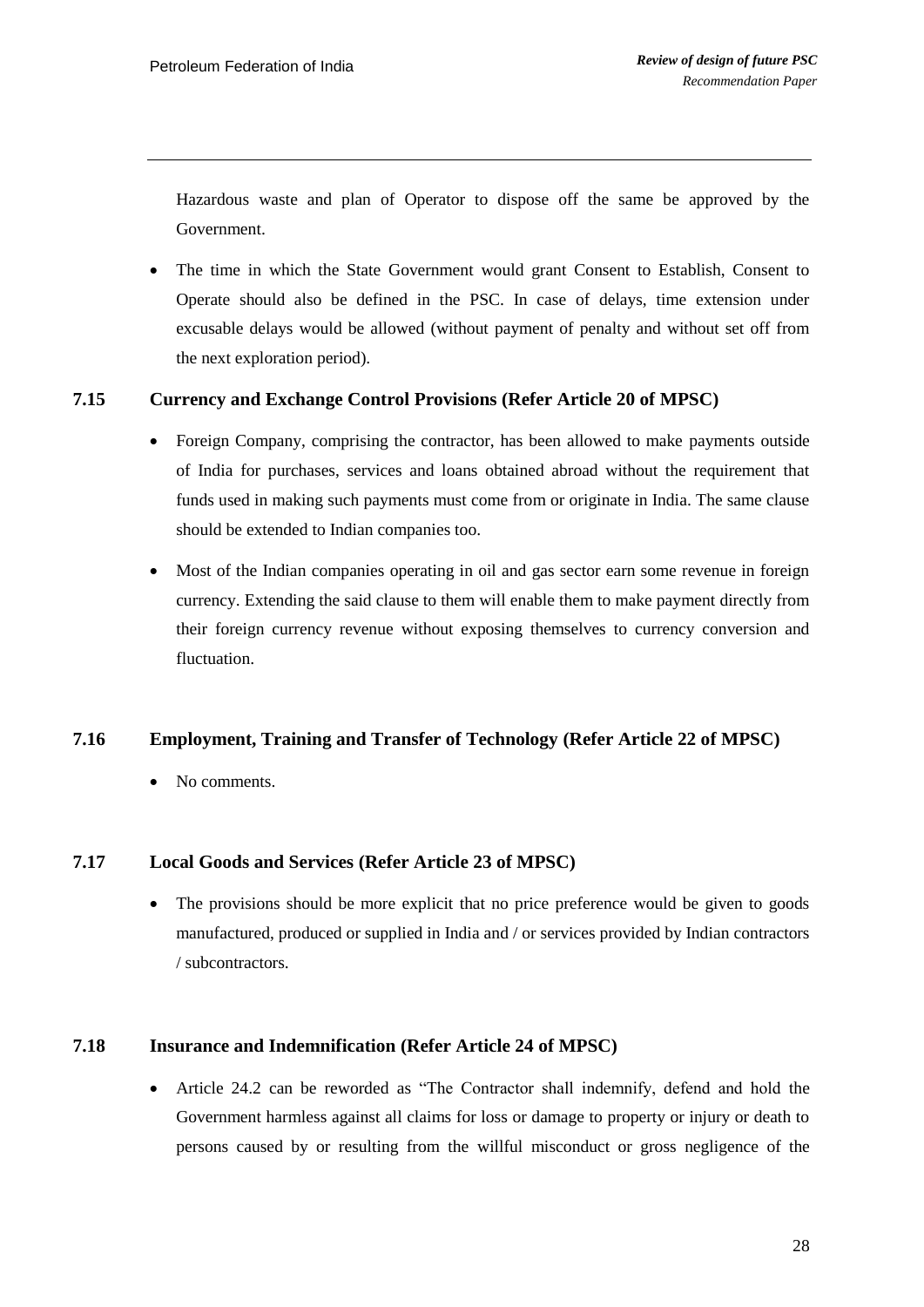Operator, but so that this indemnity shall not extent to loss of Petroleum, underproduction of Petroleum or to loss of tax or other income from the production of Petroleum."

### **7.19 Records, Reports, Accounts and Audit (Refer Article 25 of MPSC)**

- Clause 25.4.2 should specify that scope of the audit as specified under the Companies Act 1956 will apply mutatis mutandis to annual audit of accounts maintained under the contract.
- Most of the contractors to PSC are incorporated companies. They are required to maintain their books and get them audited as per the provisions of the Companies Act. Such provisions will enable contractors to incorporate their share of accounting figures in their individual books of accounts which have been audited as per the scope defined in Companies Act.
- At present, appointment of auditor and its scope requires prior approval of Management Committee (MC) and audited accounts need to be submitted to MC for approval within 60 days from the end of year. There are many cases wherein MC has not approved the appointment of auditor and its scope within the 60 days from the end of year and thereby Operator can not submit the audited accounts within the PSC timelines. To avoid this situation, there has to be a provision of deemed MC approval by year end or the due date of submission of audited accounts should be 60 days from the end of year or 60 days from the MC approval of appointment of auditors, whichever is later.
- The approval of appointment of auditors and scope of audit shall be granted by the Management Committee within a period of 15 days from the date of submission of proposal to the MC. In case of delay in approval, the time allowed for submission of audited accounts shall be automatically extended to the number of days of delay.
- The Government's right to audit must be exercised within a particular number of years after the completion of the financial year (say 3 years).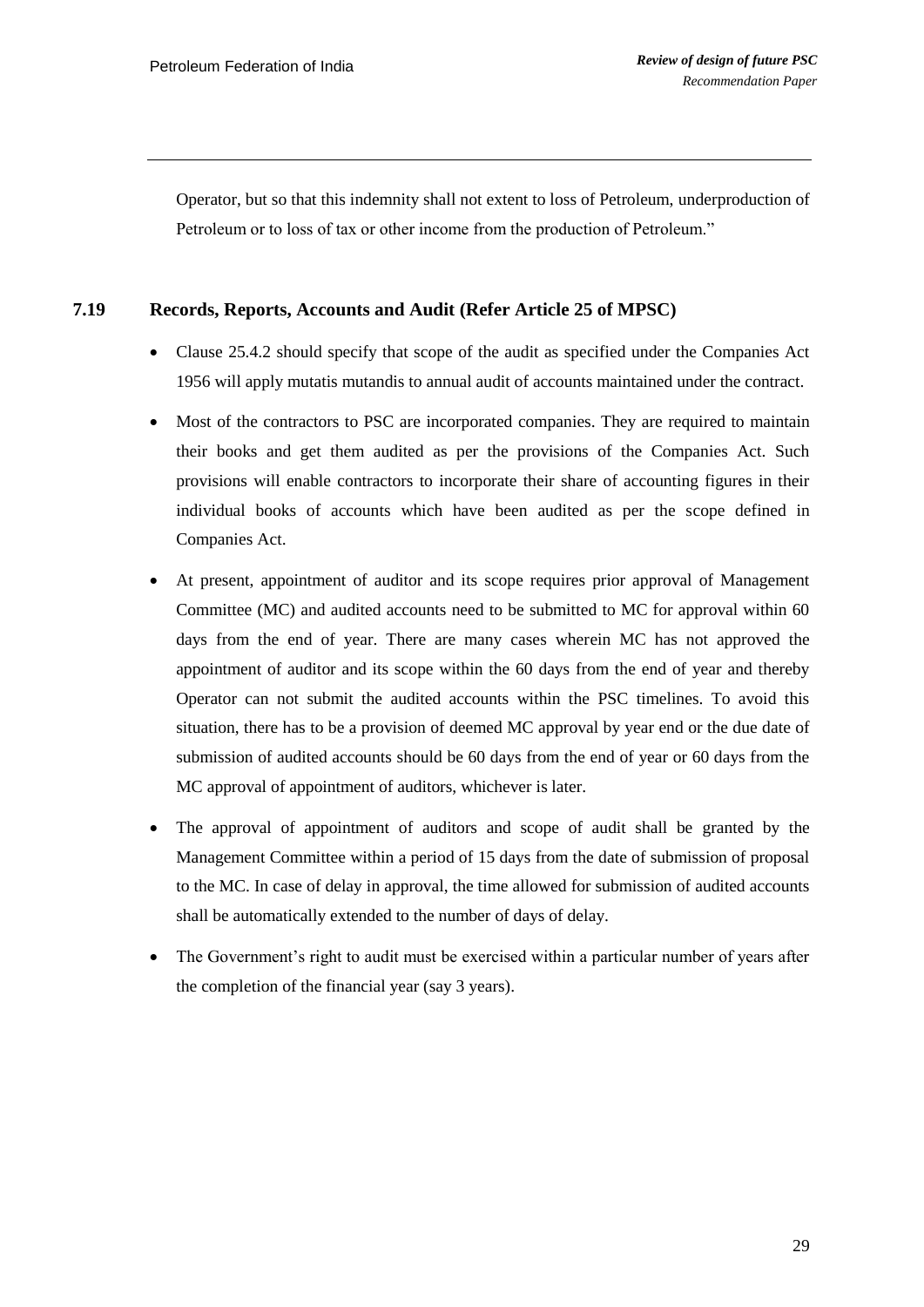# **7.20 Information, Data, Confidentiality, Inspection and Security (Refer Article 26 of MPSC)**

- No permission should be required to be obtained from the Government for sending the information, data outside India for the purpose of petroleum operations viz. Processing and Interpretation of data. In case such a provision is not possible, clear provisions must be incorporated in PSC as to when such a permission is required and permission for sending the data be granted by the Government in a time bound manner. All such clearances should be by a Single Window Clearance.
- It has been observed that the Government is requiring the contractor to keep original core and cuttings. While this may be feasible when the petroleum operations is in progress, it results in additional cost to the Contractor while the contractor has decided to relinquish the block and there is no definite time for storage of cores and cuttings.

### **7.21 Title to Petroleum, Data and Assets (Refer Article 27 of MPSC)**

- The existing PSC is well defined.
- The Government may consider incorporating suitable provisions so that the data comes to public domain after a defined period of time (say after 2 years). The infrastructure for the same shall be managed by the Government.

### **7.22 Assignment of Participating Interest (Refer Article 28 of MPSC)**

 Transfer of PI should be time bound and deemed approved after expiry of 3 months from the date of submission of application along with the requisite documents (PSC should mention the list of documents required). PSC should have the clear guidelines to declare a party as defaulter on non adherence to the PSC norms and should not require separate case to case approval from Government The assignment of PI transfer should be approved by MC.

### **7.23 Guarantees (Refer Article 29 of MPSC)**

 According to Article 29.3 of the PSC, the amount of the guarantee shall be 7.5% of the Company"s PI share of the total estimated expenditure in respect of the MWP. This one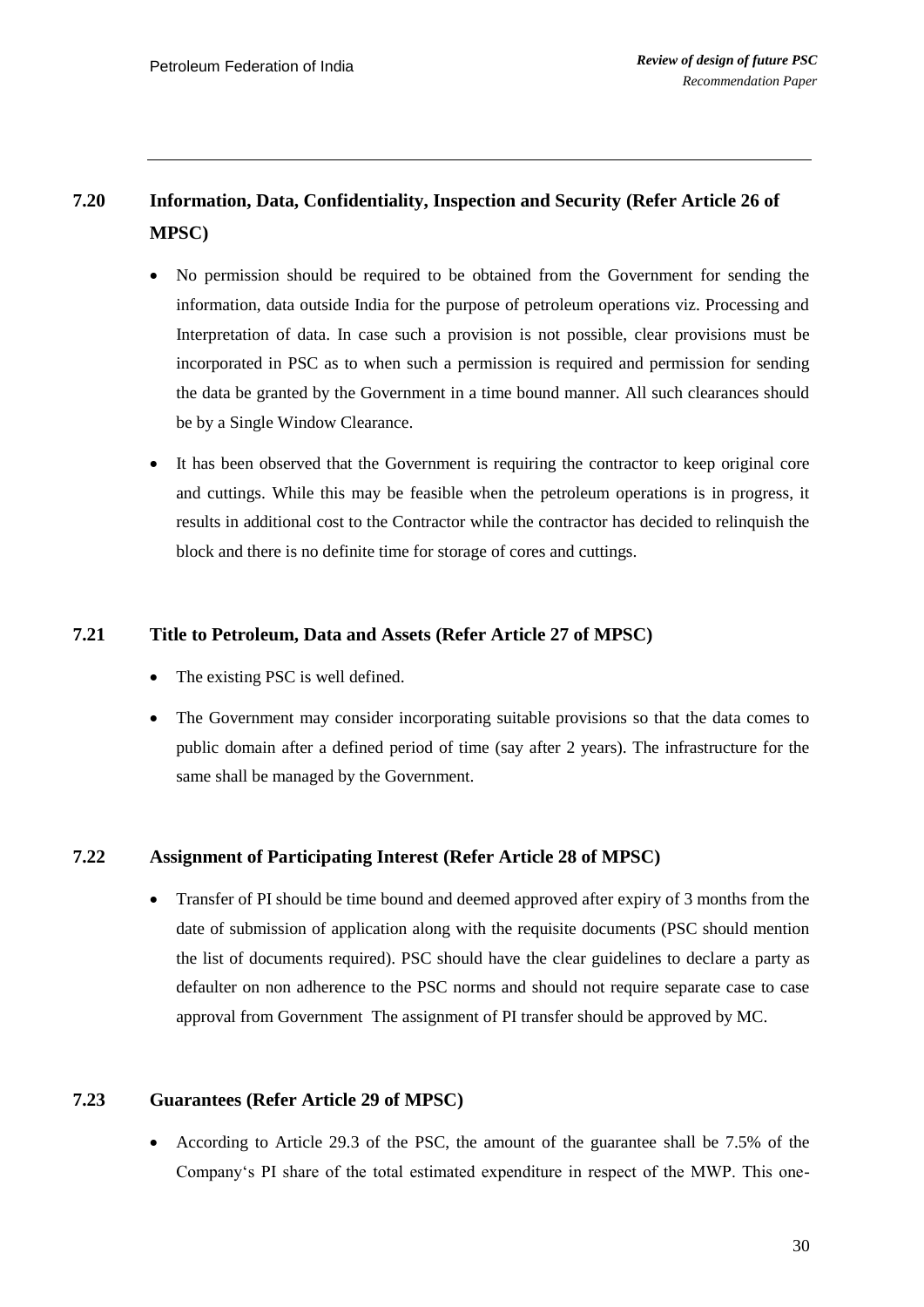time BG is for the entire MWP for 4 years which is based on the estimated budget. The budget has to be prepared annually which might change due to various reasons such as change in costs, etc.

• It is therefore recommended that BG may be allowed to be submitted annually based on the budget which is prepared and submitted to MC annually as was practiced before in previous NELP rounds.

### **7.24 Term and Termination of the Contract (Refer Article 30 of MPSC)**

• No comments.

### **7.25 Force Majeure (Refer Article 31 of MPSC)**

- If any matter is under *subjudice*, the same has to be included under Force Majeure.
- The term Force Majeure to include non permission by any statutory authority whose permission is essentially required for petroleum operations, non availability of land for drilling (whether owned by the Government or privately owned), non availability of resources including drilling rig and other services etc.
- Adequate provisions to be built in so that the contractor may decide to relinquish the block (without payment of penalty for unfinished work program) in case the Force Majeure period continues for more than 6 months.

### **7.26 Applicable Law and Language of the Contract (Refer Article 32 of MPSC)**

• No comments.

### **7.27 Sole Expert, Conciliation and Arbitration (Refer Article 33 of MPSC)**

No comments.

### **7.28 Change of Status of Companies (Refer Article 34 of MPSC)**

• No comments.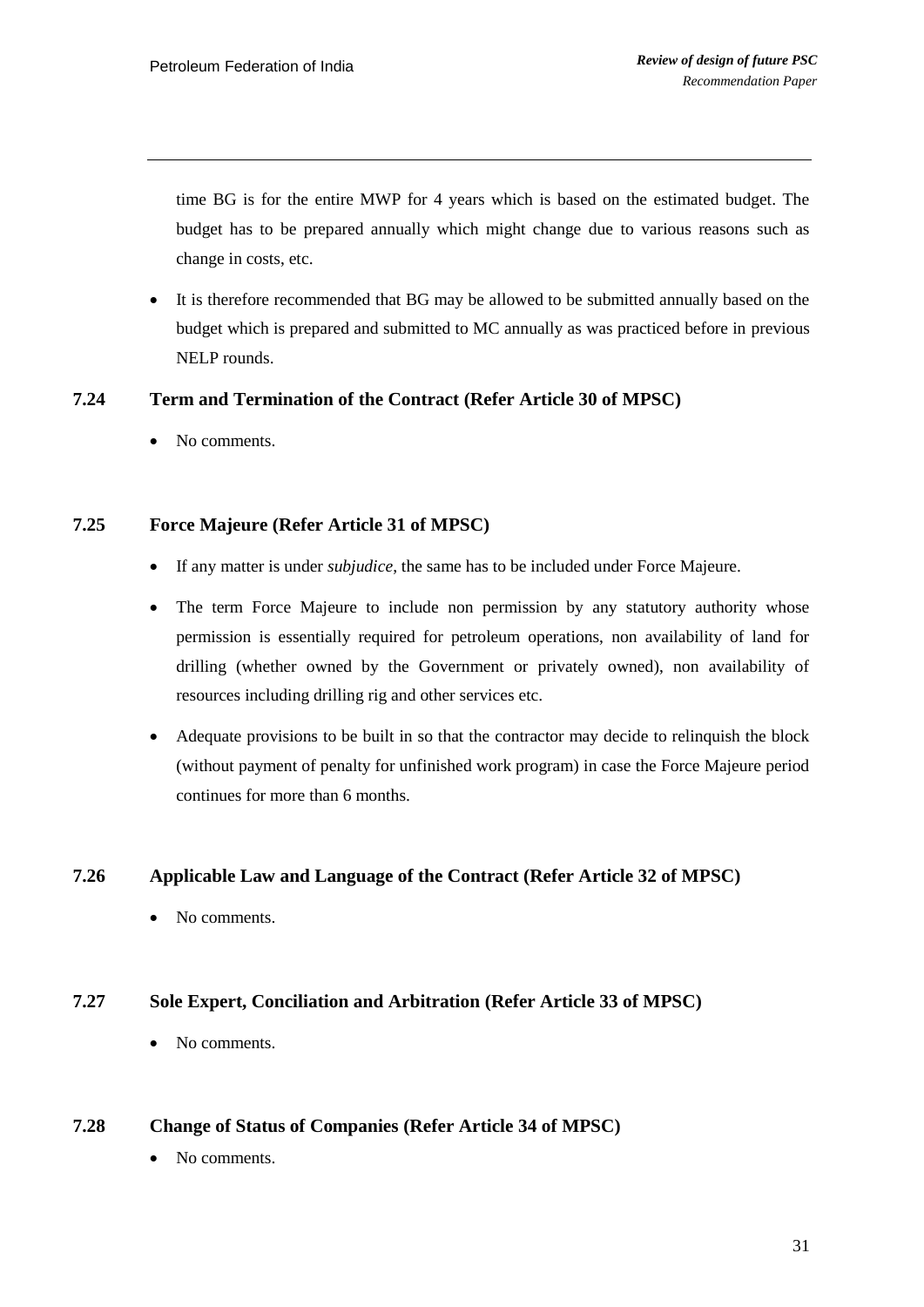# **7.29 Entire Agreement, Amendments and Waiver and miscellaneous (Refer Article 35 of MPSC)**

• No comments.

### **7.30 Certificates (Refer Article 36 of MPSC)**

• No comments.

### **7.31 Notices (Refer Article 37 of MPSC)**

 Notice shared through e-mail can be also included as a proper notice served if a confirmation is received from the other party regarding receipt of the e-mail

### **7.32 Any other comments – Related to MPSC**

- The license holders should be allowed to continue exploration throughout the tenure when it holds acreage, with a view to continually maximise domestic production
- Design, develop and implement a policy on PSC extension to infuse new investments in existing and ageing blocks, thereby resulting in additional exploration and production
- Blocks should be offered for exploration only after all the regulatory / statutory approvals from multiple ministries and / or departments (such as Defence, Space, Environment etc) are received
- Continued and added exploration should be permitted in approved Development Areas, to maintain the process of oil  $\&$  gas reserve accretions on a continuous basis. This would be beneficial to all the parties
- Urgent and immediate need to design, develop and implement a policy on PSC extension to infuse new investments in existing and ageing blocks, thereby resulting in additional exploration and production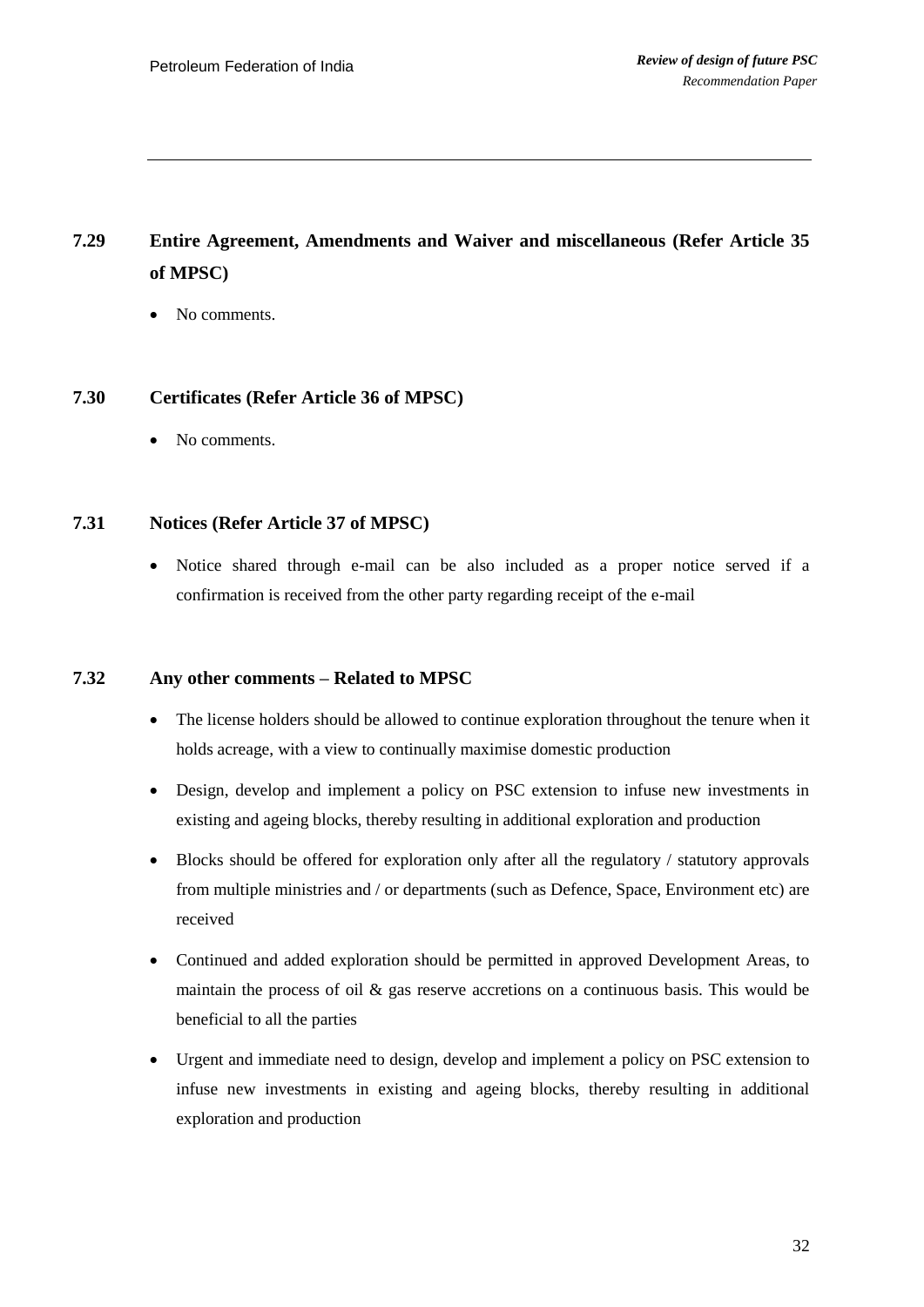- Focus of the Government of India should shift from maximising government take to maximising exploration efforts and investment, which would result in greater hydrocarbon production in the country. This will lead to reduction in import-dependency
- Simultaneous exploitation of conventional and unconventional resources
	- Due to the exclusivity clause, resulting in different contractual implications, the concept of simultaneous exploitation of a conventional and unconventional (CBM in this case) resource has not been possible. Simultaneous exploitation is technologically possible with no lateral effects in the subsurface as is evident through several reports on this by the DGH/MoPNG and actual site visits to USA. Keeping in view the increasing demand-supply of gas in the country, this issue is to be taken up and a policy needs to be put in place. The management/monitoring could be through the respective resources' contract whilst the award of acreages could be through (a) award to the same operator with MWP/Payments to be matched with a current suitable similar prospect OR (b) Separate bid mechanism be carried out with an option by current conventional field operator to match the highest realistic bid. Similarly, in a CBM field the operator will have the first preference to exploit any other hydrocarbon resources like UCG, Shale Gas, and conventional O&G as per the existing policy framework for that resource.
- The functions of the upstream regulator and that of the agency monitoring the PSC should be independent of each other as these functions are conflicting with one another.
- Quick resolution should be arrived for existing blocks under force majeure. Appropriate mechanisms should be designed to arrive at a fair resolution within reasonable time period, say within 6 months. If no resolution is reached within this period, the operator should be reimbursed the exploration expense incurred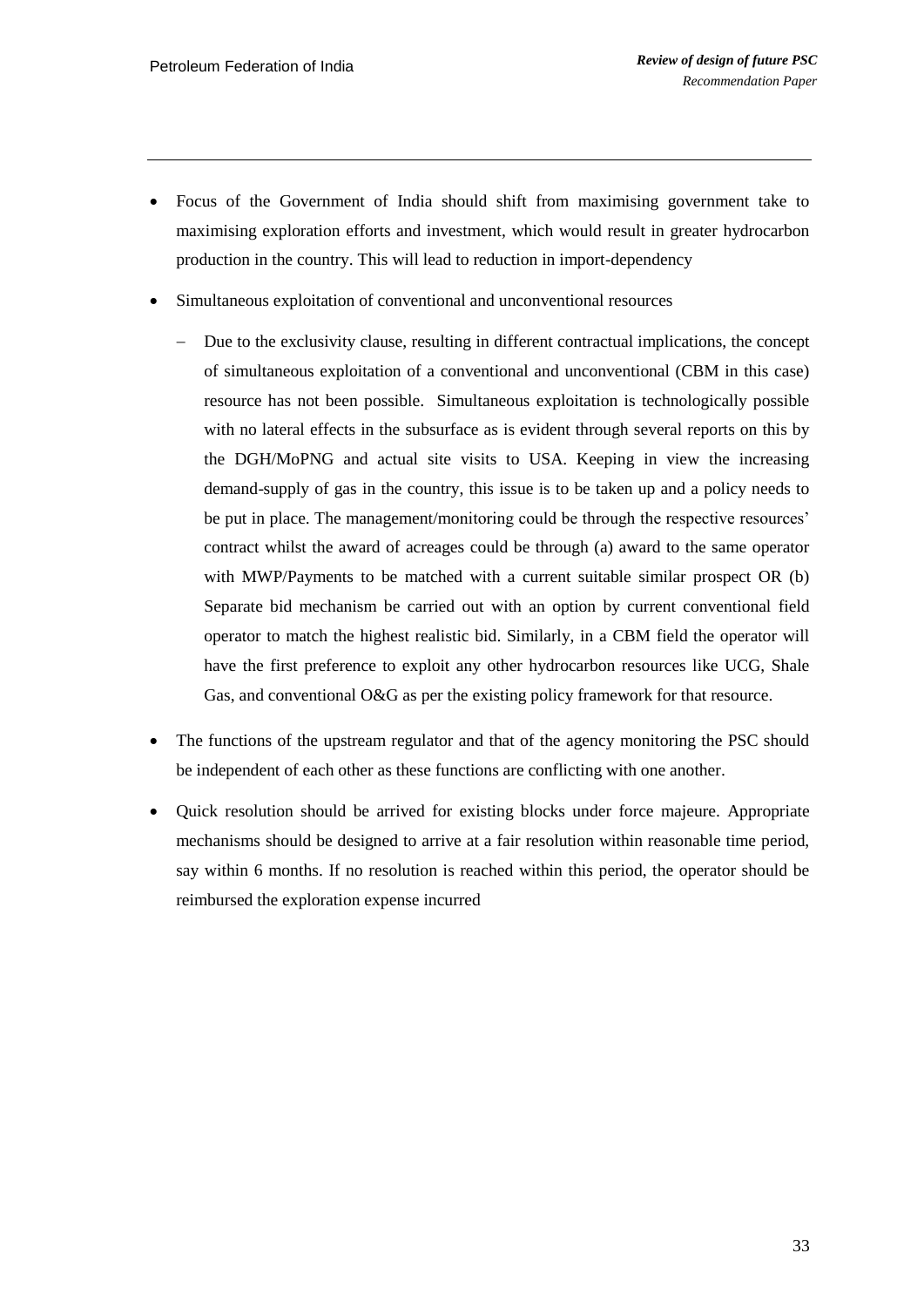### <span id="page-35-0"></span>**8 Contracting issues relating to CBM & Shale Gas**

#### **8.1 Issues related to CBM Contracting**

- The provision that all assets and equipment in the contract area or outside for purposes of CBM operations shall vest in the government at the expiry or earlier termination of the contract at the option of the government should be deleted. CBM has no cost recovery, and such a provision is applicable where the PSC is on cost recovery basis.
- As per Relinquishment at the end of Development phase, the contractor can only retain Producing Area. However, practically it is not possible to drill the entire area by the end of Development Phase to ascertain whether the entire area can become gas producing or not. The intent in the contract is to retain producing and producible area and relinquish only the areas which cannot produce. Ideally, the word "Producing Area" should be replaced with "Producing and Producible Area".
- Important Project clearances like PEL, Environment Clearance, Clearance from Pollution Control Board of State Government and Mining Lease should be in place before the signing of the Contract with the Government of India. Alternatively, all these clearances should be considered as "Deemed Approved" by the respective Ministry(s)/State Government at the time of signing of the Contract. CBM operations should immediately start after the signing of the Contract and there should be no delay in getting the other clearances required for starting the work.

#### **Gas Marketing & pooling**

- There should be free market pricing and no priority allocation. Priority allocation to some sectors is against free market principles and will automatically depress prices as priority sectors already are aware of their allocation.
- Any allocation earmarked for any buyers / sectors is a clear violation of marketing freedom as provided in the PSC. Such an arrangement goes against the basic premise of the PSC which gives operators' freedom to sell at arm's length market driven prices.
- CBM operators have / will built up a user industry base diligently over the years. Existing users of CBM in its area of operation are small and medium scale units which have converted to using CBM from other fuels like coal or furnace oil. While operator has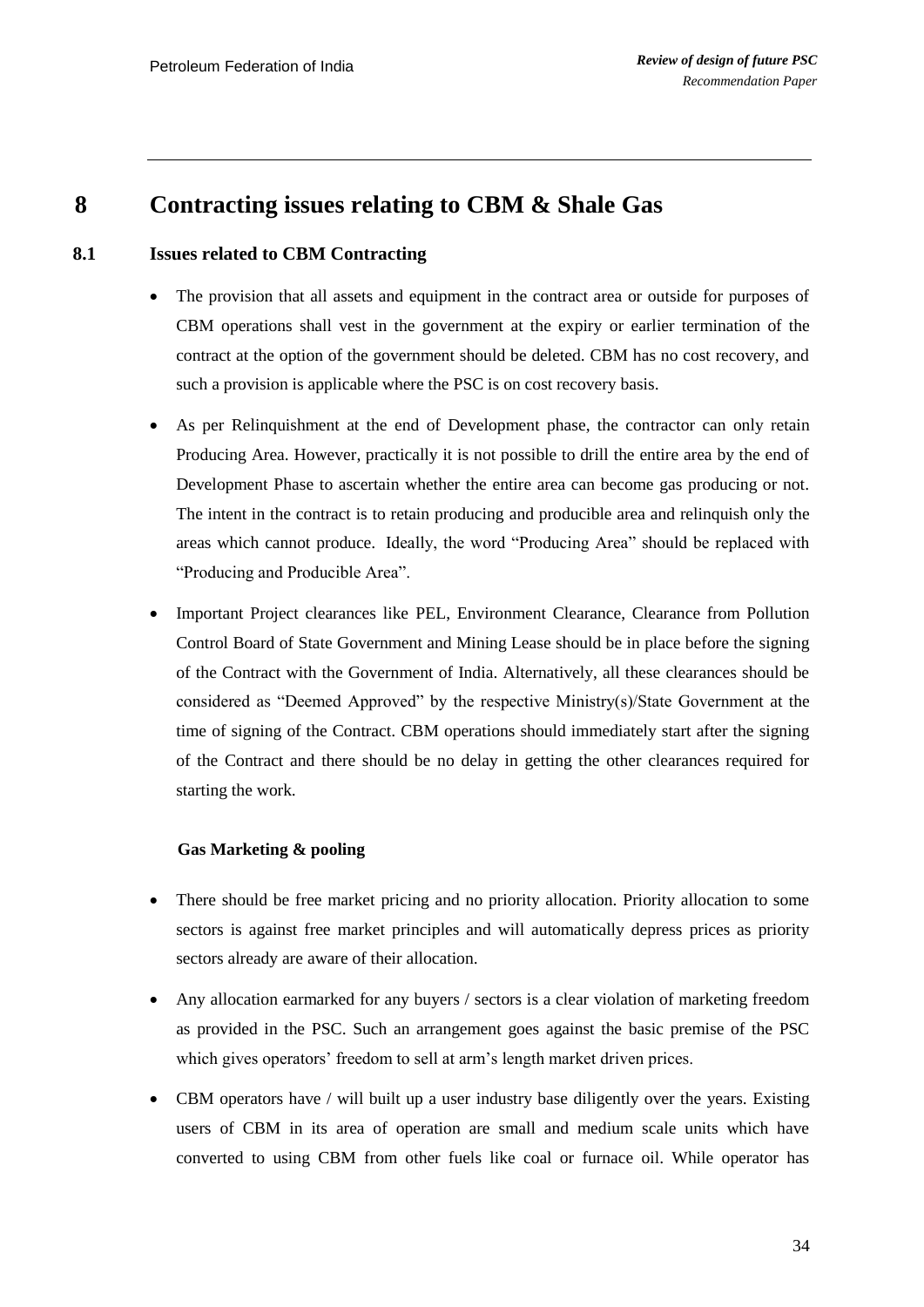invested substantially in raising its production capacity, the user industries have equally invested in their fixed production capacity and built up production conditional on supply of CBM.

- If the entire field production has to be supplied to priority sector users even then the supply will be inadequate as their requirement is huge. Again, in case of a shut down by a priority sector user, entire field production will have to be flared and wasted.
- CBM production builds up slowly over a period of 10 years and its not possible to supply to a large priority sector industry. First, as the production increases gradually more and more customers are added on. CBM customers on consume anywhere from 0.001 mmscmd to 0.05 mmscmd. Such customers will continue to be supplied as the production rises gradually and a similar profile of new customers will be added. If this is not done, it will simply lead to flaring a natural resource.
- Any system of pooling can turn into a mechanism for subsiding imported gas over domestic gas, and hence incentivising overseas gas producers to increase prices.
- Secondly, in case of CBM, the markets close to CBM blocks are generally coal consuming where it is difficult for the Contractor to sell gas as per the priority sectors. Secondly, there are no developed gas markets in terms of pipelines and other infrastructure and each Contractor has to invest a large chunk of capital to create such infrastructure. Therefore, the contractor in a CBM block should not be bound to follow the directions of the priority sector policy for marketing of gas and should have full marketing freedom to sell gas.

### **Free Market Price Discovery in a restricted Market & interference with discovered prices**

- The contracts entered into with various E&P companies should be adhered to and there cannot be any deviation. Prices are determined by the market and to be decided by the buyer and seller and not by the Government. This is normal functioning of a market based economy and arms" length market based pricing.
- Pricing should be free as per the contract, i.e. free market arms" length pricing. Current policies are encouraging Indian companies to invest outside the country and produce, which is subsequently imported by paying foreign exchange. It encourages companies to invest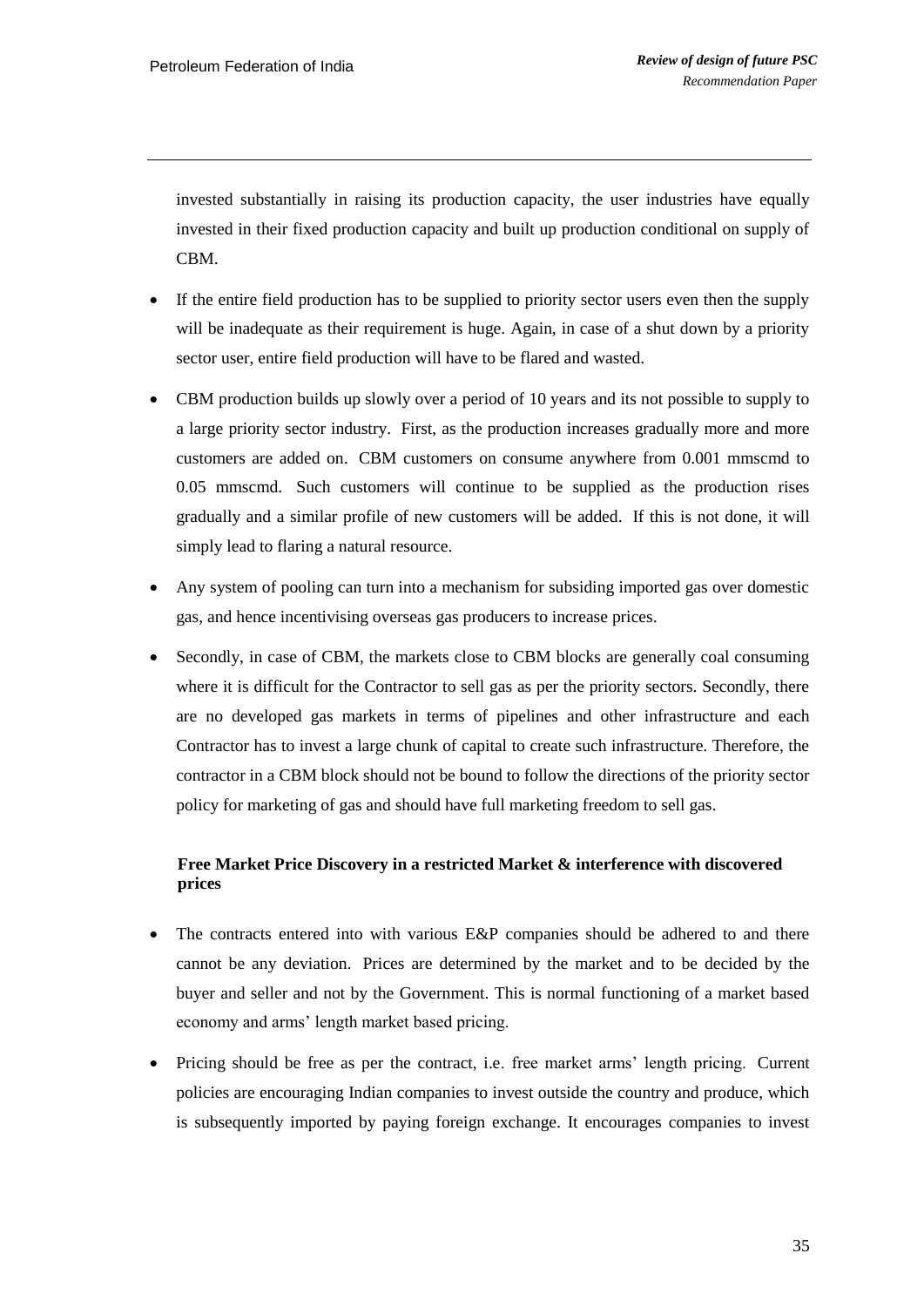overseas, generate employment overseas, develop foreign economies rather than doing all this is India!

 Gas should get import price parity as already extended to oil. Currently, the rules are such that if the same well produces oil and gas, the former gets import parity price whereas gas does not get import parity price.

### **Violation of Contract Sanctity**

- The contract provides Arms" Length pricing and marketing freedom. Introducing of the Gas Utilisation Policy and any kind of pooling or restriction are a clear violation of the contracts.
- Simultaneous mining of CBM and coal is against the Contract, as they are exclusively for CBM. Any policy for simultaneous operations should only be for future blocks. There are several blocks where Coal India / Ministry of Coal are trying to encroach for coal mining in violation of the contract and hence should be restricted.

### **Requirement of Budget approval and approval for Pledge for loans**

- Since the Contracts for Coal Bed Methane (CBM) are not based on Cost Recovery Method, therefore, the requirement of approval of budgets including annual budgets and approval of annual accounts should be done away with.
- Similarly, there should be no provisions regarding appointment of Statutory Auditors.
- To raise loans there is lengthy procedure to procure approval for pledging the license. As long as the loans are being utilised for the block itself no approvals should be required and a certificate to this extent should be given by the Operator as an undertaking.

### **Issue of licenses for alternate mining by different authorities:**

 Simultaneous mining of coal and CBM, cannot be allowed because it is totally against the Contract conditions. Simultaneous mining in CBM blocks cannot be done as it is a safety hazard. CBM will have to be extracted first, and then coal mining can be done. CBM industry was developed to extract the methane prior to mining so that mining becomes safer.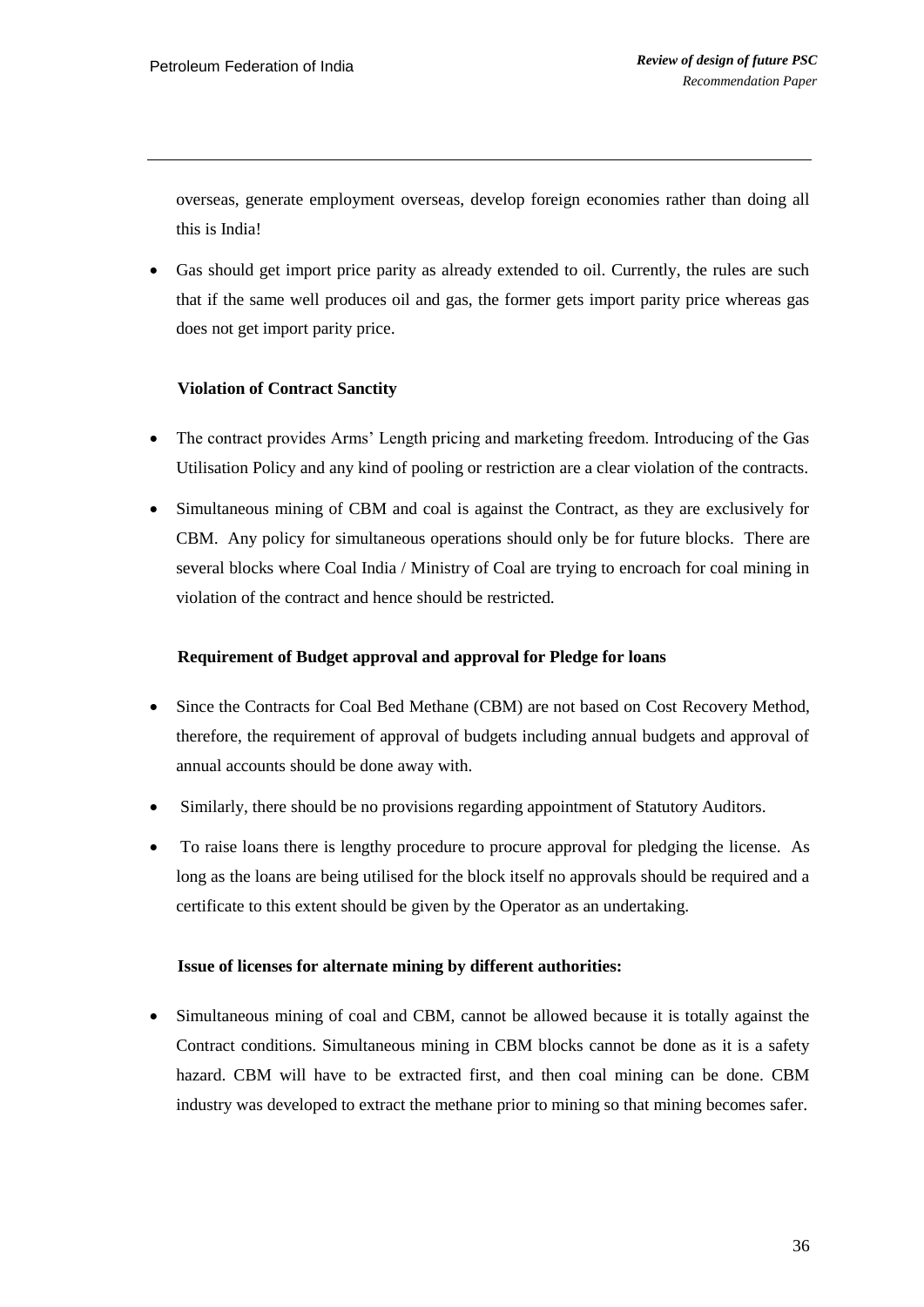- Any policy for Simultaneous operations should only be for future blocks and also done by the same operator to address safety concerns and improve efficiency.
- Additionally, coal mining before methane extraction will result in the methane escaping from the underground seams into atmosphere. This is ecologically harmful, as methane is 21 times more damaging to the environment than carbon dioxide.

### **8.2 Issues related to Shale Gas Policy**

- Like CBM blocks, Shale gas blocks should also be on royalty / PLP basis and not cost recovery.
- Secondly, these blocks should be handled by SPVs and all environmental and other clearances should be obtained by the SPV before the blocks are handed over.
- As the production of Shale Gas is at peak initially and majority of the production comes within the first year itself, therefore, in order to utilize the Shale Gas to its full potential, the blocks should be identified only at those places where the pipeline already exists or the Government should build the pipelines in advance.